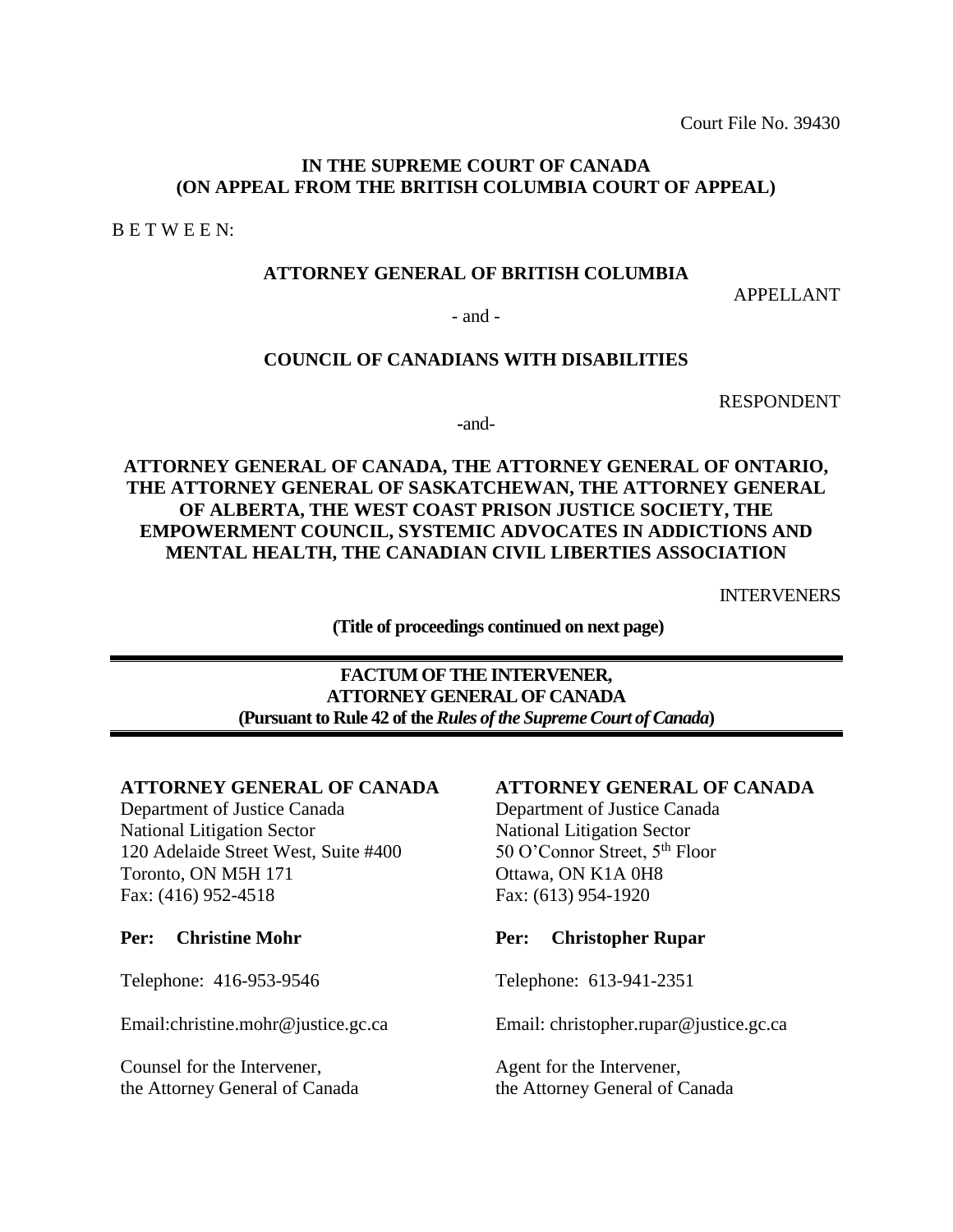#### **-and-**

**THE DAVID ASPER, CENTRE FOR CONSTITUTIONAL RIGHTS, THE ECOJUSTICE CANADA SOCIETY, THE TRIAL LAWYERS ASSOCIATION OF BRITISH COLUMBIA, ANIMAL JUSTICE, THE ADVOCACY CENTRE FOR TENANTS ONTARIO, THE ARCH DISABILITY LAW CENTRE, THE CANADIAN ENVIRONMENTAL LAW ASSOCIATION, THE CHINESE AND SOUTHEAST ASIAN LEGAL CLINIC, THE HIV & AIDS LEGAL CLINIC ONTARIO AND THE SOUTH ASIAN LEGAL CLINIC ONTARIO (JOINTLY), THE CANADIAN MENTAL HEALTH ASSOCIATION (NATIONAL), CANADA WITHOUT POVERTY, THE ABORIGINAL COUNCIL OF WINNIPEG INC., AND END HOMELESSNESS WINNIPEG INC. (JOINTLY), THE CANADIAN CONSTITUTION FOUNDATION, THE JOHN HOWARD SOCIETY OF CANADA AND THE QUEEN'S PRISON LAW CLINIC (JOINTLY), THE FEDERATION OF ASIAN CANADIAN LAWYERS AND THE CANADIAN MUSLIM LAWYERS ASSOCIATION (JOINTLY), THE CENTRE FOR FREE EXPRESSION, THE WEST COAST LEGAL EDUCATION AND ACTION FUND, THE CANADIAN ASSOCIATION OF REFUGEE LAWYERS, THE BRITISH COLUMBIA CIVIL LIBERTIES ASSOCIATION, THE MENTAL HEALTH LEGAL COMMITTEE, AND THE NATIONAL COUNCIL OF CANADIAN MUSLIMS**

INTERVENERS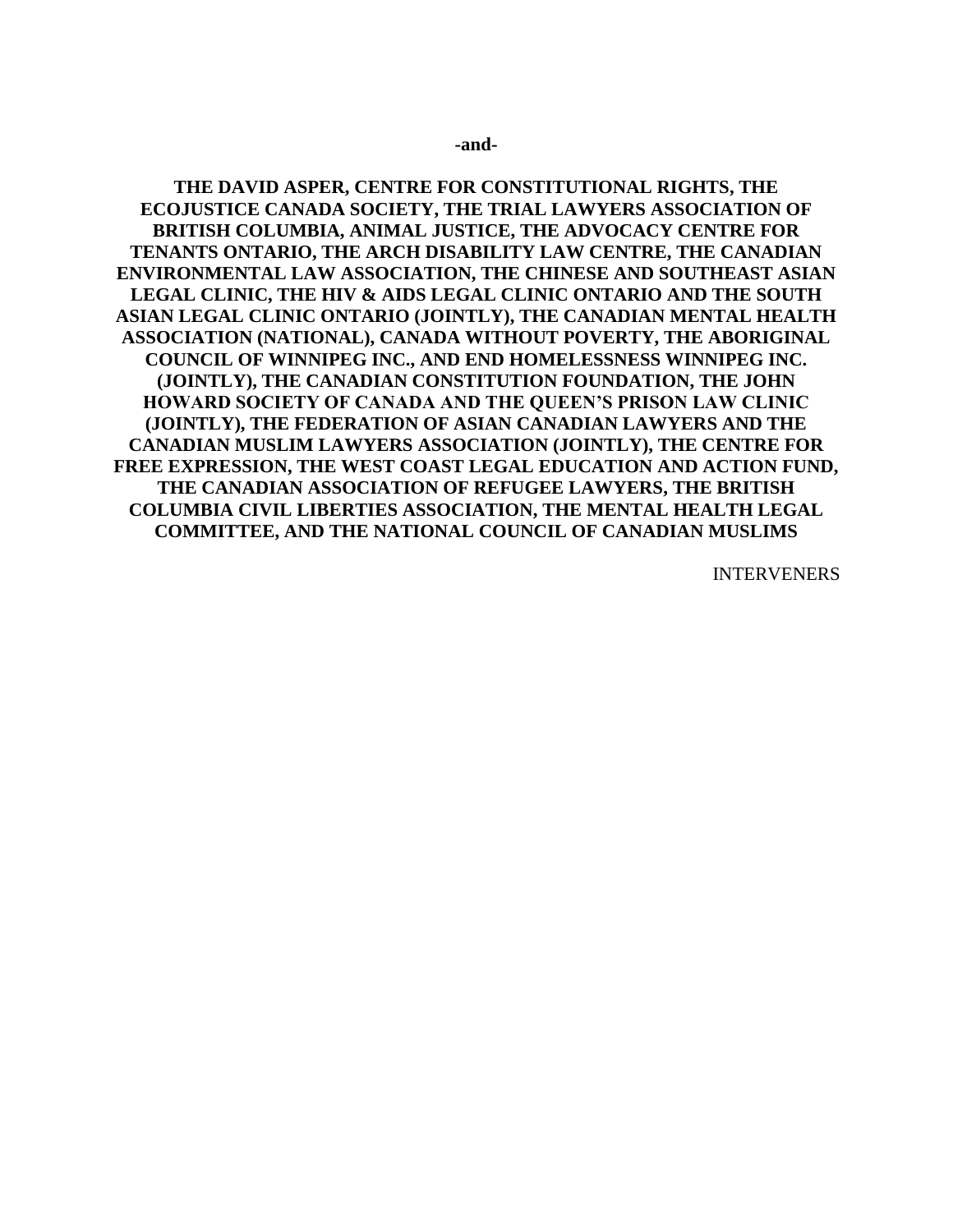#### **ORIGINAL TO:**

Registrar of the Supreme Court of Canada Supreme Court of Canada 301 Wellington Street Ottawa, ON K1A 0J1

#### **AND COPIES TO:**

Attorney General of British Columbia Legal Services Branch 1301 - 865 Hornby Street Vancouver, British Columbia V6Z 2G3

### **Mark Witten Emily Lapper**

Telephone: (604) 660-3093 Fax: (604) 660-2636 Email: mark.witten@gov.bc.ca

Counsel for the Appellant, Attorney General of British Columbia

McCarthy Tétrault LLP Suite 2400, 745 Thurlow Street Vancouver, British Columbia V6E 0C5

#### **Michael A. Feder, Q.C. Katherine Booth Kevin Love**

Telephone: (604) 643-5983 Fax: (604) 622-5614 Email: mfeder@mccarthy.ca

Counsel for the Respondent, Council of Canadians with Disabilities

Attorney General of Ontario Constitutional Law Branch 720 Bay Street, 4th Floor Toronto, Ontario M7A 2S9 **Yashoda Ranganathan David Tortell**

Gib Van Ert Law 148 Third Avenue Ottawa, Ontario K1S 2K1

#### **Dahlia Shuhaibar**

Telephone: (613) 501-5350 Fax: (613) 651-0304 Email: dahlia@gibvanertlaw.com

Agent for the Appellant, Attorney General of British Columbia

Borden Ladner Gervais LLP World Exchange Plaza 100 Queen Street, Suite 1300 Ottawa, Ontario K1P 1J9

#### **Nadia Effendi**

Telephone: (613) 787-3562 Fax: (613) 230-8842 Email: [neffendi@blg.com](mailto:neffendi@blg.com)

Agent for the Respondent, Council of Canadians with Disabilities

Power Law 130 Albert Street, Suite 1103 Ottawa, Ontario K1P 5G4

**Maxine Vincelette** Telephone: (613) 702-5573 Fax: (613) 702-5573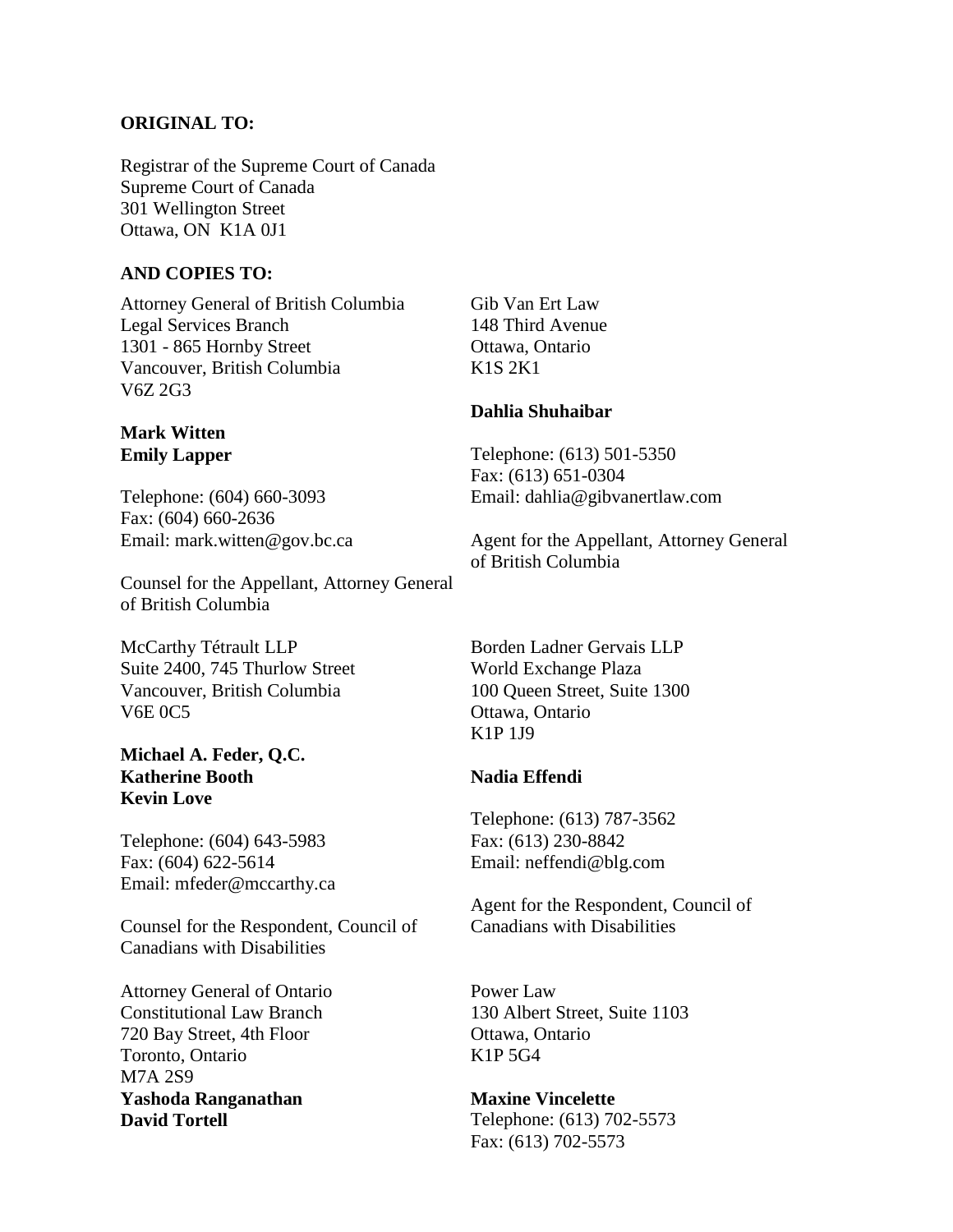Telephone: (647) 637-0883 Fax: (416) 326-4015 Email: [Yashoda.Ranganathan@ontario.ca](mailto:Yashoda.Ranganathan@ontario.ca)

Counsel for the Intervener, Attorney General of Ontario

Attorney General for Saskatchewan 820-1874 Scarth Street Regina, Saskatchewan S4P 4B3

## **Sharon H. Pratchler, Q.C.**

Telephone: (306) 787-5584 Fax: (306) 787-9111 Email: sharon.pratchler2@gov.sk.ca

Counsel for the Intervener, Attorney General of Saskatchewan

Attorney General of Alberta Alberta Justice Constitutional and Aboriginal Law 1000, 10025 - 102A Avenue Edmonton Alberta T5J 2Z2

## **Leah M. McDani**el

Telephone: (780) 422-7145 Fax: (780) 643-0852 Email: [leah.mcdaniel@gov.ab.ca](mailto:leah.mcdaniel@gov.ab.ca)

Counsel for the Intervener, Attorney General of Alberta

Allen/McMillan Litigation Counsel 1625 -1185 West Georgia Street Vancouver, British Columbia V6E 4E6

## **Greg J. Allen Nojan Kamoosi**

Telephone: (604) 628-3982 Fax: (604) 628-3832 Email: [greg@amlc.ca](mailto:greg@amlc.ca)

Email: [mvincelette@juristespower.ca](mailto:mvincelette@juristespower.ca)

Agent for the Intervener, Attorney General of Ontario

Gowling WLG (Canada) LLP 160 Elgin Street, Suite 2600 Ottawa, Ontario K1P 1C3

## **D. Lynne Watt**

Telephone: (613) 786-8695 Fax: (613) 788-3509 Email: lynne.watt@gowlingwlg.com

Agent for the Intervener, Attorney General of Saskatchewan

Gowling WLG (Canada) LLP 160 Elgin Street, Suite 2600 Ottawa, Ontario K1P 1C3

## **D. Lynne Watt**

Telephone: (613) 786-8695 Fax: (613) 788-3509 Email: lynne.watt@gowlingwlg.com

Agent for the Intervener, Attorney General of Alberta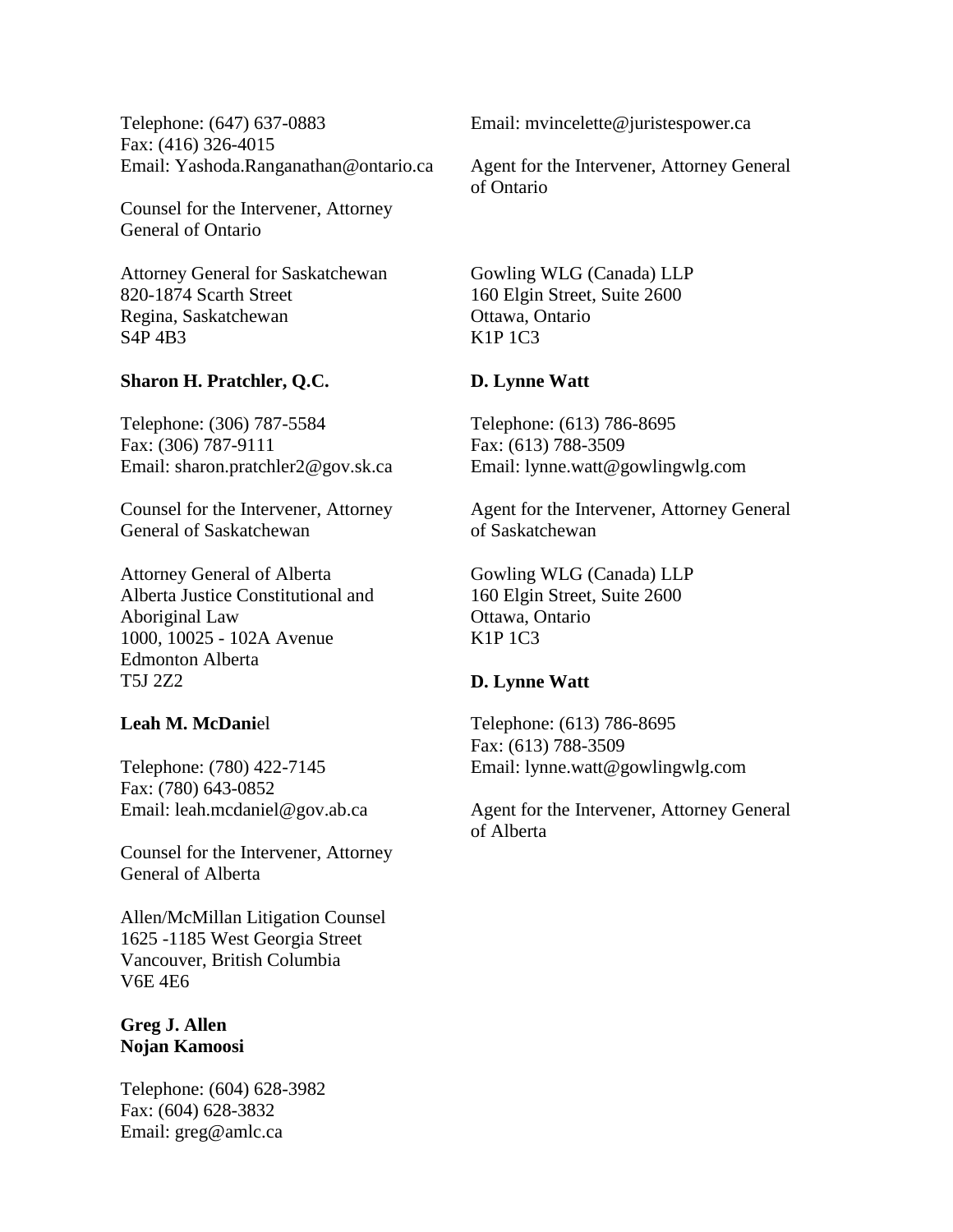Counsel for the Intervener, West Coast Prison Justice Society

Anita Szigeti Advocates 400 University Avenue Suite 2001 Toronto, Ontario M5G 1S5

### **Anita Szigeti Maya Kotob Sarah Rankin**

Telephone: (416) 504-6544 Fax: (416) 204-9562 Email: [anita@asabarristers.com](mailto:anita@asabarristers.com)

Counsel for the Intervener, Empowerment Council, Systemic Advocates in Addictions and Mental Health

Torys LLP 79 Wellington St. West Suite 3000, Box 270, TD South Tower Toronto, Ontario M5K 1N2

### **Andrew Bernstein Emily Sherkey**

Telephone: (416) 865-7678 Fax: (416) 865-7380 Email: abernstein@torys.com

Counsel for the Intervener, Canadian Civil Liberties Association

David Asper Centre for Constitutional Rights University of Toronto 78 Queen's Park Crescent Toronto, Ontario M5S 2C5

### **Cheryl Milne Kent Roach**

Telephone: (416) 978-0092 Fax: (416) 978-8894 Email: [cheryl.milne@utoronto.ca](mailto:cheryl.milne@utoronto.ca) Supreme Advocacy LLP 100- 340 Gilmour Street Ottawa, Ontario K2P 0R3

### **Marie-France Major**

Telephone: (613) 695-8855 Ext: 102 Fax: (613) 695-8580 Email: mfmajor@supremeadvocacy.ca

Agent for the Intervener, Empowerment Council, Systemic Advocates in Addictions and Mental Health

Supreme Advocacy LLP 100 - 340 Gilmour Street Ottawa, Ontario K2P 0R3

## **Eugene Meehan, Q.C.**

Telephone: (613) 695-8855 Ext: 101 Fax: (613) 695-8580 Email: emeehan@supremeadvocacy.ca

Agent for the Intervener, Canadian Civil Liberties Association

Norton Rose Fulbright Canada LLP 45 O'Connor Street Suite 1500 Ottawa, Ontario K1P 1A4

## **Matthew Halpin**

Telephone: (613) 780-8654 Fax: (613) 230-5459 Email: [matthew.halpin@nortonrosefulbright.com](mailto:matthew.halpin@nortonrosefulbright.com)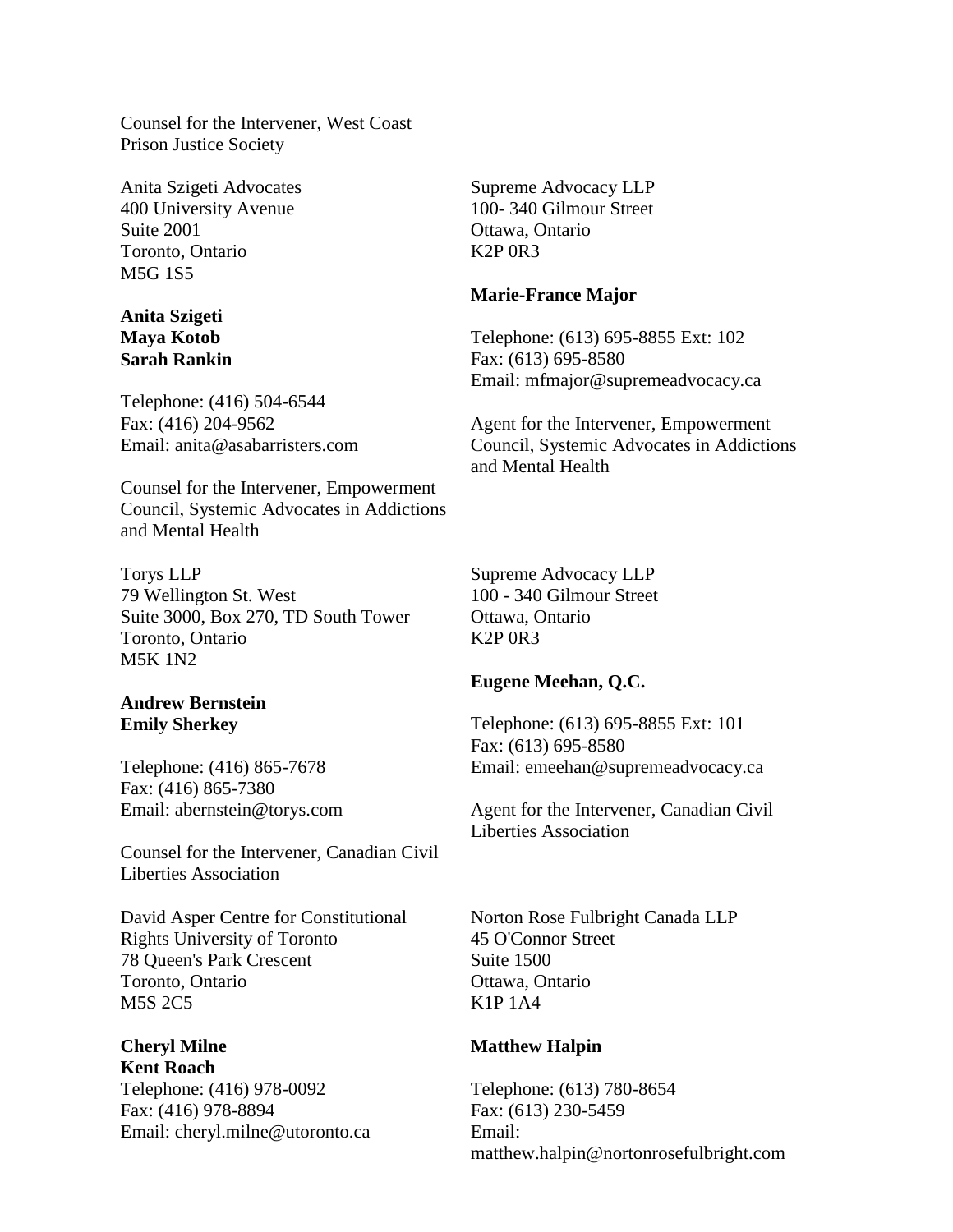Counsel for the Intervener, David Asper Centre for Constitutional Rights

Ecojustice Canada Society 390 - 425 Carrall Street Vancouver, British Columbia V6B 6E3

#### **Kegan Pepper-Smith Daniel Cheater**

Telephone: (604) 685-5618 Fax: (604) 685-7813 Email: [kpsmith@ecojustice.ca](mailto:kpsmith@ecojustice.ca)

Counsel for the Intervener, Ecojustice Canada Society

Hunter Litigation Chambers Law Corporation 2100 - 1040 West Georgia Street Vancouver, British Columbia V6E 4H1

#### **Ryan D.W. Dalziel, Q.C. Aubin P. Calvert**

Telephone: (604) 891-2400 Fax: (604) 647-4554 Email: [rdalziel@litigationchambers.com](mailto:rdalziel@litigationchambers.com)

Counsel for the Intervener, Trial Lawyers Association of British Columbia

Animal Justice 720 Bathurst Street Toronto, Ontario M5S 2R4

**Kaitlyn Mitchell Scott Tinney** Telephone: (647) 746-8702

Email: [kmitchell@animaljustice.ca](mailto:kmitchell@animaljustice.ca)

Counsel for Intervener, Animal Justice

Agent for the Intervener, David Asper Centre for Constitutional Rights

Norton Rose Fulbright Canada LLP 45 O'Connor Street Suite 1500 Ottawa, Ontario K1P 1A4

#### **Matthew Halpin**

Telephone: (613) 780-8654 Fax: (613) 230-5459 Email: [matthew.halpin@nortonrosefulbright.com](mailto:matthew.halpin@nortonrosefulbright.com)

Agent for the Intervener, Trial Lawyers Association of British Columbia

Power Law 130 Albert Street Suite 1103 Ottawa, Ontario K1P 5G4

#### **Maxine Vincelette**

Telephone: (613) 702-5573 Fax: (613) 702-5573 Email: [mvincelette@juristespower.ca](mailto:mvincelette@juristespower.ca)

Agent for the Intervener, Animal Justice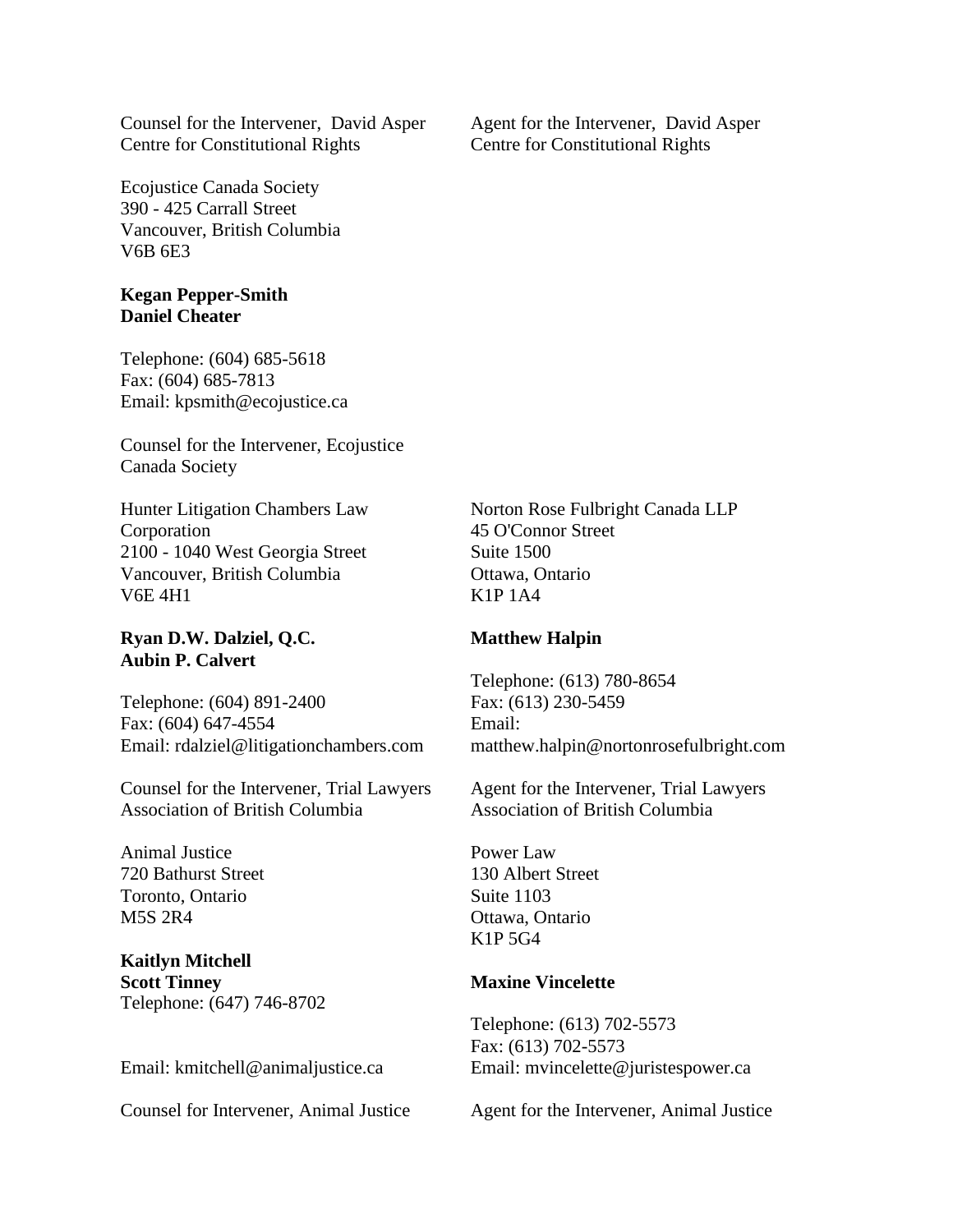ARCH Disability Law Centre 55 University Avenue, 15th Floor Toronto, Ontario M5J 2H7

### **Mariam Shanouda Jessica De Marinis**

Telephone: (416) 482-8255 Ext: 2224 Fax: (416) 482-2981 Email: shanoum@lao.on.ca

Counsel for the Interveners, Advocacy Centre for Tenants Ontario, ARCH Disability Law Centre, Canadian Environmental Law Association, Chinese and Southeast Asian Legal Clinic, HIV & Aids Legal Clinic Ontario, and South Asian Legal Clinic Ontario

Public Interest Law Centre 100 - 287 Broadway Winnipeg, Manitoba R3C 0R9

## **Joëlle Pastora Sala Chimwemwe Undi Natalie Copps**

Telephone: (204) 985-9735 Fax: (204) 985-8544 Email: [jopas@pilc.mb.ca](mailto:jopas@pilc.mb.ca)

Counsel for the Interveners, Canadian Mental Health Association (National), Canada Without Poverty, Aboriginal Council of Winnipeg Inc. and End Homelessness Winnipeg Inc

Osler, Hoskin & Harcourt LLP P.O. Box 50, 1 First Canadian Place Toronto, Ontario M5X 1B8

## **Mark Sheeley Lipi Mishra**

Telephone: (416) 862-6791 Fax: (416) 862-6666

Borden Ladner Gervais LLP World Exchange Plaza 100 Queen Street, suite 1300 Ottawa, Ontario K1P 1J9

## **Nadia Effendi**

Telephone: (613) 787-3562 Fax: (613) 230-8842 Email: neffendi@blg.com

Agent for the Interveners, Advocacy Centre for Tenants Ontario, ARCH Disability Law Centre, Canadian Environmental Law Association, Chinese and Southeast Asian Legal Clinic, HIV & Aids Legal Clinic Ontario, and South Asian Legal Clinic Ontario

Power Law 130 Albert Street, Suite 1103 Ottawa, Ontario K1P 5G4

## **Darius Bossé**

Telephone: (613) 702-5566 Fax: (613) 702-5566 Email: DBosse@justistespower.ca

Agent for the Interveners, Canadian Mental Health Association (National), Canada Without Poverty, Aboriginal Council of Winnipeg Inc. and End Homelessness Winnipeg Inc

Osler, Hoskin & Harcourt LLP Suite 1900 340 Albert Street Ottawa, Ontario K1R 7Y6

## **Geoffrey Langen**

Telephone: (613) 787-1015 Fax: (613) 235-2867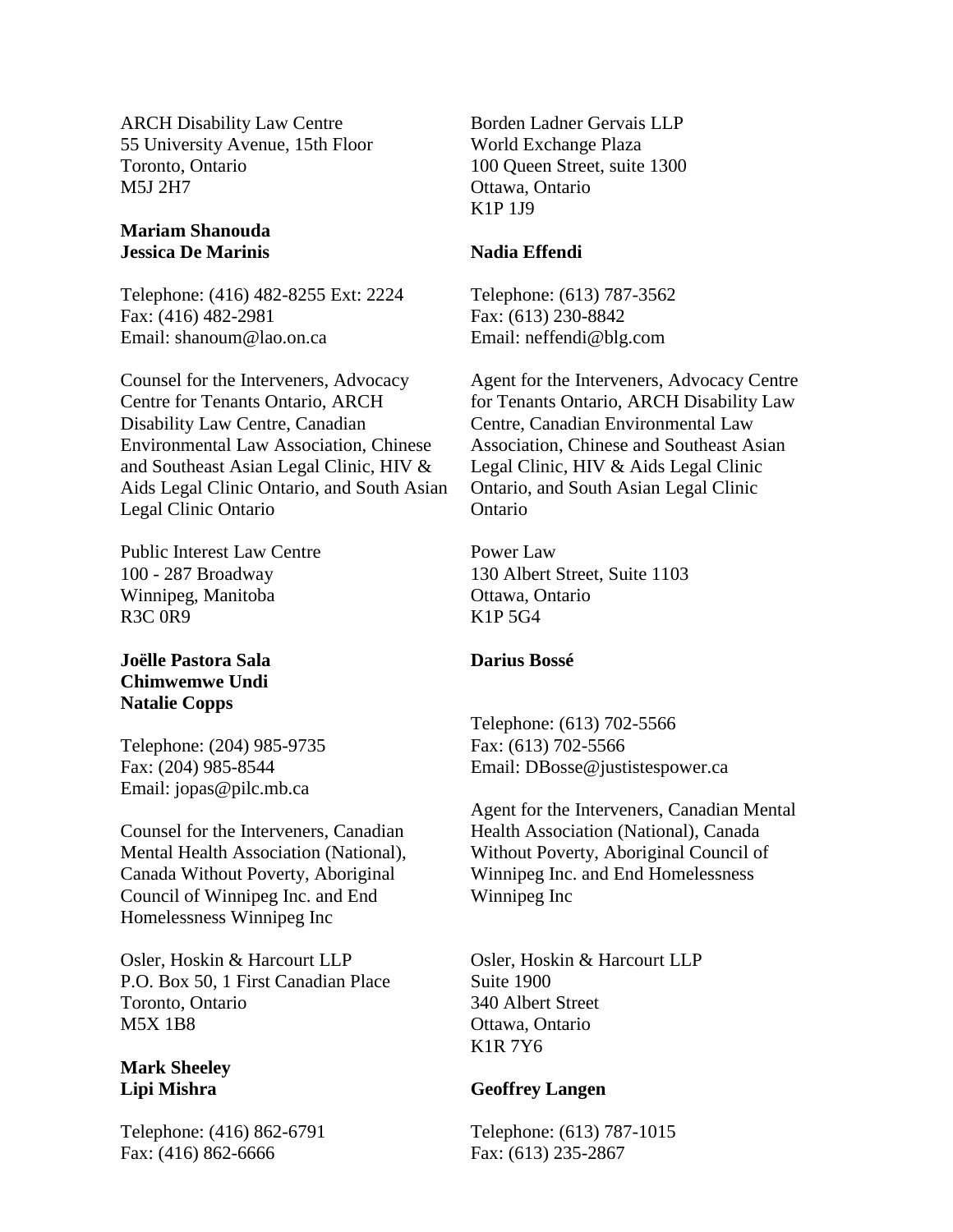Email: [msheeley@osler.com](mailto:msheeley@osler.com)

Counsel for the Intervener, Canadian Constitution Foundation

John Howard Society of Canada and Queen's Prison Law Clinic 300-171 Water Street Vancouver, British Columbia V6B 1A7

#### **Alison M. Latimer**

Telephone: (778) 847-7324 Email: [alison@alatimer.ca](mailto:alison@alatimer.ca)

Counsel for the Intervener, John Howard Society of Canada and Queen's Prison Law Clinic

Norton Rose Fulbright Canada LLP 222 Bay Street, Suite 3000 P.O. Box 53 Toronto, Ontario M5K 1E7

## **Fahad Siddiqui**

Telephone: (416) 216-2424 Fax: (416) 216-3930 Email: fahad.siddiqui@nortonrosefulbright.com

Counsel for the Interveners, Federation of Asian Canadian Lawyers and Canadian Muslim Lawyers Association

Pooran Law Professional Corporation 400 - 1500 Don Mills Road Toronto, Ontario M3B 3H4

## **Faisal Bhabha Madison Pearlman**

Telephone: (416) 860-7572 Fax: (416) 860-7577 Email: [fbhabha@pooranlaw.com](mailto:fbhabha@pooranlaw.com) Email: glangen@osler.com

Agent for the Intervener, Canadian Constitution Foundation

Power Law 130 Albert Street Suite 1103 Ottawa, Ontario K1P 5G4

### **Darius Bossé**

Telephone: (613) 702-5566 Fax: (613) 702-5566 Email: [DBosse@juristespower.ca](mailto:DBosse@juristespower.ca)

Agent for the Intervener, John Howard Society of Canada and Queen's Prison Law Clinic

Norton Rose Fulbright Canada LLP 45 O'Connor Street Suite 1500 Ottawa, Ontario K1P 1A4

## **Matthew Halpin**

Telephone: (613) 780-8654 Fax: (613) 230-5459 Email: [matthew.halpin@nortonrosefulbright.com](mailto:matthew.halpin@nortonrosefulbright.com)

Agent for the Interveners, Federation of Asian Canadian Lawyers and Canadian Muslim Lawyers Association

Khalid M. Elgazzar 440 Laurier Avenue West Suite 200 Ottawa, Ontario K1R 7X6

## **Khalid M. Elgazzar**

Telephone: (613) 663-9991 Fax: (613) 663-5552 Email: ke@elgazzar.ca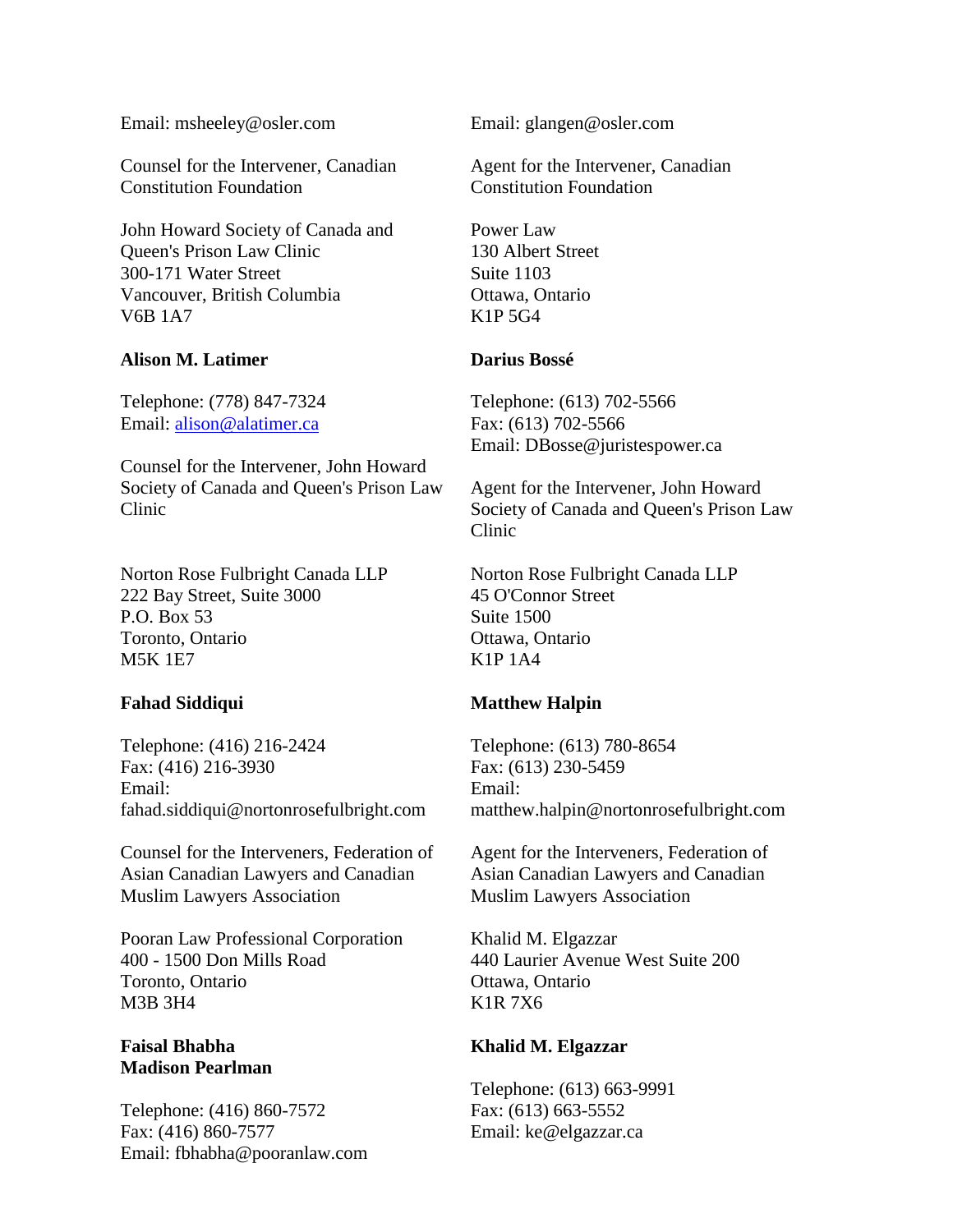Counsel for the Intervener, Centre for Free Expression

Allen/McMillan Litigation Counsel 1625 -1185 West Georgia Street Vancouver, British Columbia V6E 4E6

#### **Greg J. Allen Nojan Kamoosi**

Telephone: (604) 628-3982 Fax: (604) 628-3832 Email: greg@amlc.ca Counsel for the Intervener, West Coast Prison Justice Society

Legal Aid Ontario Refugee Law Office 20 Dundas Street West Toronto, Ontario M5G 2H1

### **Anthony Navaneelan Naseem Mithoowani**

Telephone: (416) 977-8111 Ext: 7181 Fax: (416) 977-5567 Email: navanea@lao.on.ca

Counsel for the Intervener, Canadian Association of Refugee Lawyers

Mandell Pinder LLP 422 - 1080 Mainland Street Vancouver, British Columbia V6B 2T4

## **Elin Sigurdson Monique Pongracic-Speier, Q.C.**

Telephone: (604) 681-4146 Fax: (604) 681-0959 Email: [elin@mandellpinder.com](mailto:elin@mandellpinder.com)

Counsel for the Intervener, British Columbia Civil Liberties Association Gowling WLG (Canada) LLP 160 Elgin Street, Suite 2600 Ottawa, Ontario K1P 1C3

## **Jeffrey W. Beedell**

Telephone: (613) 786-0171 Fax: (613) 788-3587 Email: jeff.beedell@gowlingwlg.com

Agent for the Intervener, British Columbia Civil Liberties Association

Agent for the Intervener, Centre for Free Expression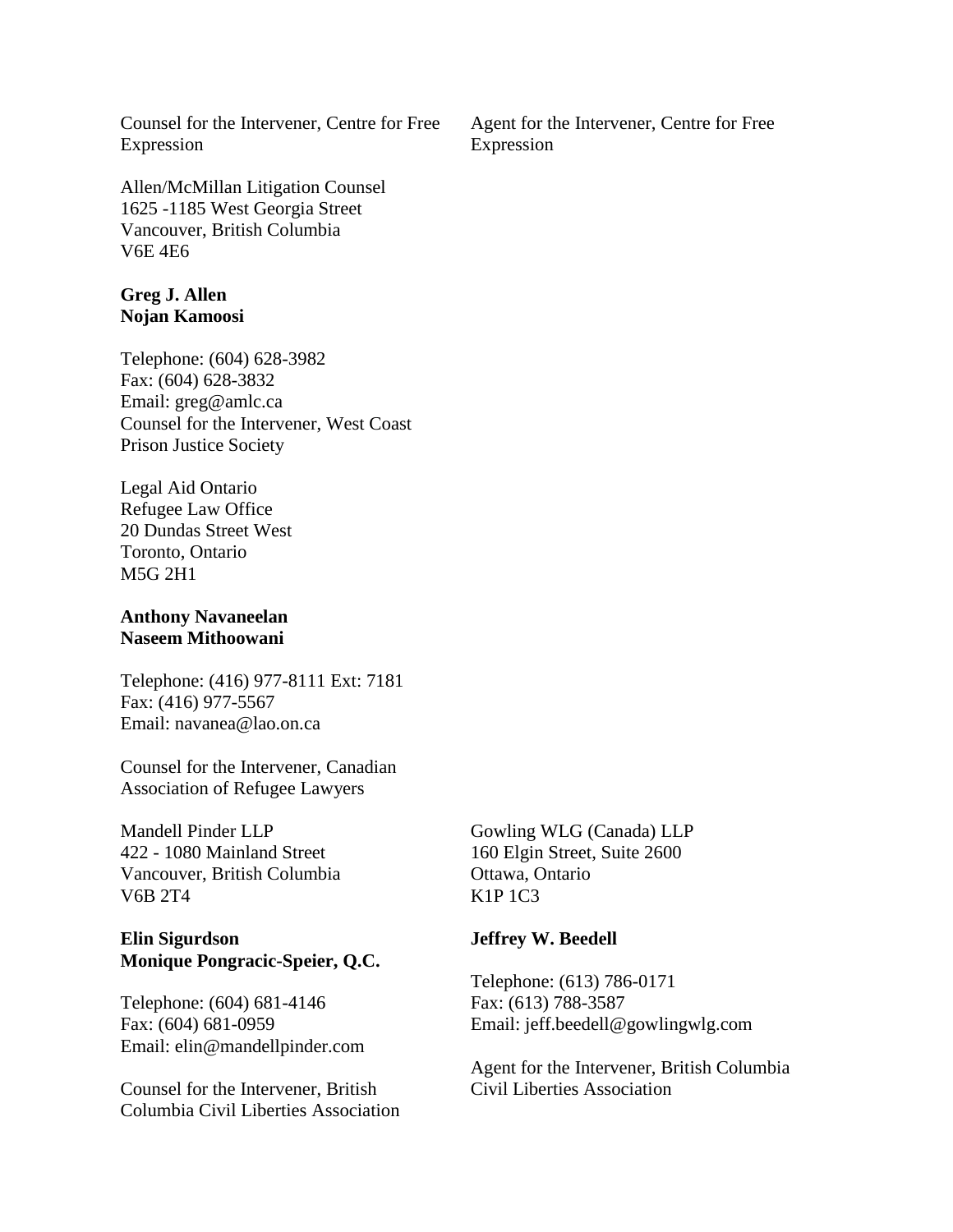Mental Health Legal Committee 250 Yonge Street Suite 2201 Toronto, Ontario M5B 2L7

## **Karen R. Spector Kelley Bryan C. Tess Sheldon**

Telephone: (416) 995-3477 Fax: (416) 855-9745 Email: spectork@gmail.com

Counsel for the IntervenerMental Health Legal Committee

National Council of Canadian Muslims 300 - 116 Albert Street Ottawa, Ontario K1P 5G3

#### **Sameha Omer**

Telephone: (613) 254-9704 Ext: 224 Fax: (613) 701-4062 Email: somer@nccm.ca

Counsel for the Intervener, National Council of Canadian Muslims **Address**

Raven, Cameron, Ballantyne & Yazbeck  $LI.P/s.r.l.$ 1600-220 Laurier Avenue West Ottawa, Ontario K1P 5Z9

#### **James Cameron**

Tel: (613) 567-2901 Fax: (613) 567-2921 Email: [jcameron@ravenlaw.com](mailto:jcameron@ravenlaw.com)

Agent for the Intervener, Mental Health Legal Committee

Supreme Advocacy LLP 100- 340 Gilmour Street Ottawa, Ontario K2P 0R3

#### **Marie-France Major**

Telephone: (613) 695-8855 Ext: 102 Fax: (613) 695-8580 Email: [mfmajor@supremeadvocacy.ca](mailto:mfmajor@supremeadvocacy.ca)

Agent for the Intervener, National Council of Canadian Muslims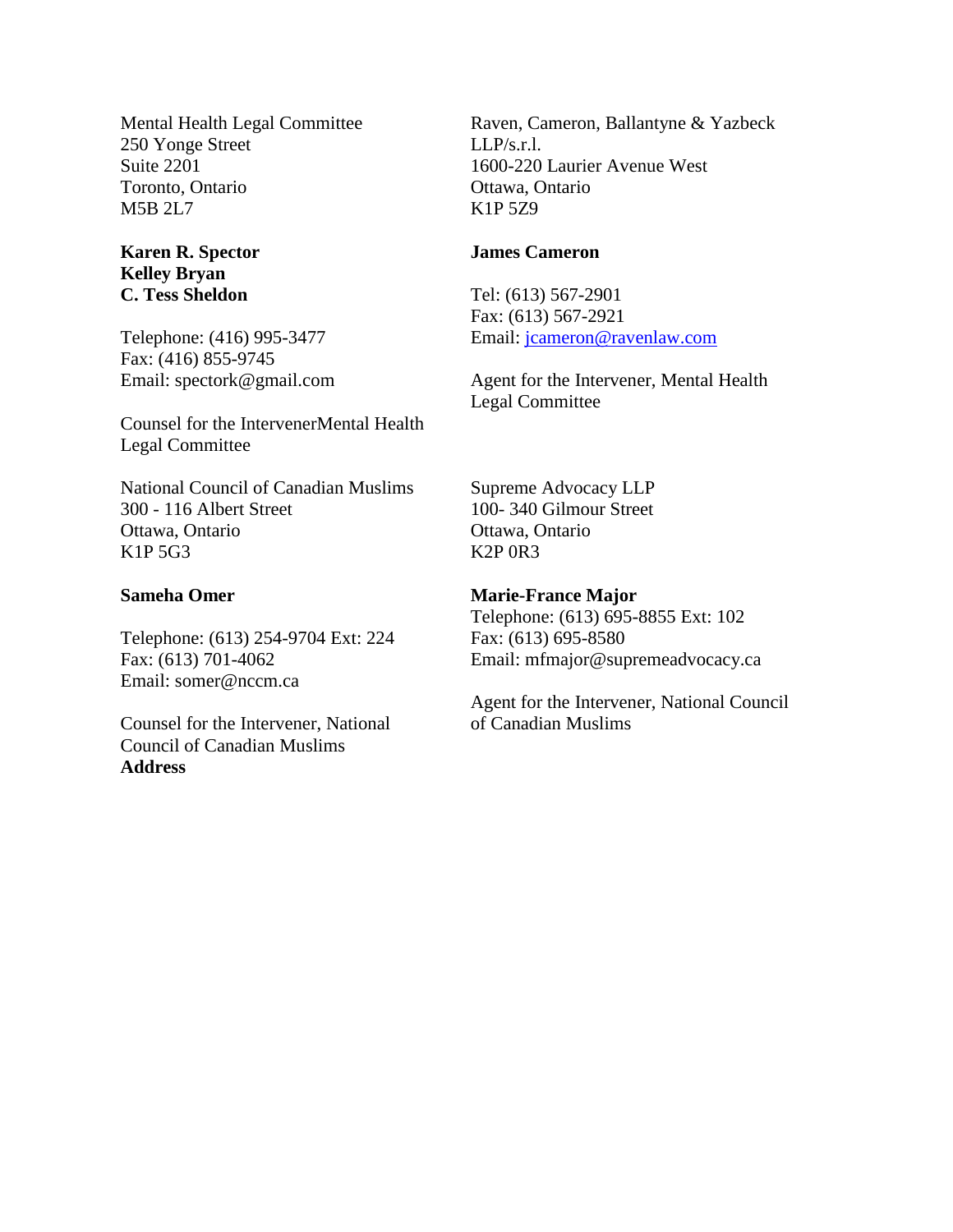# **INDEX**

| A.        |                                                                                              |
|-----------|----------------------------------------------------------------------------------------------|
| <b>B.</b> |                                                                                              |
|           |                                                                                              |
|           |                                                                                              |
| A.        | The balanced approach to public interest standing adopted by this Court in <i>Downtown</i>   |
| <b>B.</b> | A concrete factual matrix is essential to the proper adjudication of <i>Charter</i> claims 3 |
| 1.        |                                                                                              |
| 2.        | Other forms of constitutional challenges may similarly requires adjudicative facts7          |
| 3.        | The absence of an adjudicative context risks courts going beyond their proper role8          |
| C.        | Systemic challenges should not proceed without being grounded in individual facts 8          |
|           |                                                                                              |
|           |                                                                                              |
|           |                                                                                              |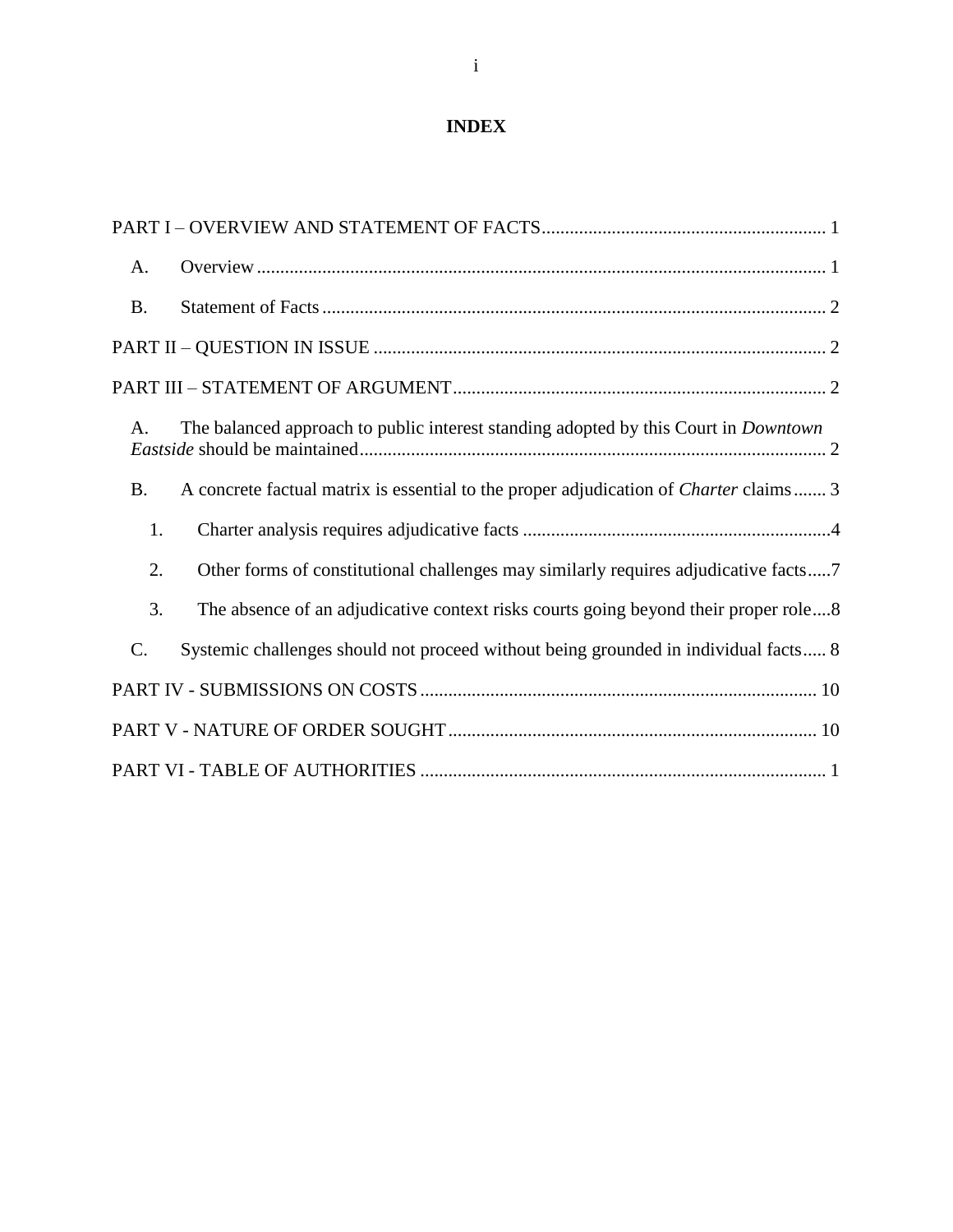#### **PART I – OVERVIEW AND STATEMENT OF FACTS**

## <span id="page-11-1"></span><span id="page-11-0"></span>**A. Overview**

 $\overline{a}$ 

1. This appeal raises the following fundamental question: Can a constitutional challenge to legislation be brought by a public interest organization in the abstract, in the absence of adjudicative facts concerning directly affected individuals?

2. Allowing cases to proceed in the absence of evidence about directly affected individuals deprives courts of the type of evidence they need. It also puts a strain on judicial resources, thus reducing access to justice, and requires courts to step beyond their proper constitutional role and into the policy realm. Accordingly, public interest standing should not be granted if the case lacks the necessary "concrete adverseness" for the proper adjudication of the constitutional issues raised.

3. The British Columbia Court of Appeal's (BCCA) approach to the test for public interest standing upset the careful balance struck in *Downtown Eastside* by according "particular weight" to the principles of legality and access to justice.<sup>1</sup> Review of this Court's jurisprudence amply demonstrates that constitutional issues are best decided when a court is presented with a sufficiently concrete and well-developed factual setting. This is especially so in the Charter context, including in "systemic" challenges, as the factual and legal analysis at all stages is often complex and multifaceted, and will involve both collective and individual dimensions.

4. In view of this, the balanced approach to public interest standing adopted by this Court in *Downtown Eastside Sex Workers United Against Violence Society* should be maintained. The existing approach is a flexible and discretionary test that balances "the underlying rationale for restricting standing with the important role of the courts in assessing the legality of government action". If adopted, the approach of the BCCA would erode lower courts' ability to exercise their crucial gatekeeping role. Rather than increasing access to justice, recalibration of the test along the lines proposed by the respondent would have the opposite effect.

5. The same considerations that were weighed by the Court in 2012 hold true today and no recalibration is warranted. The test continues to strike the right balance "between ensuring access

<sup>&</sup>lt;sup>1</sup> Order of the British Columbia Court of Appeal, August 26, 2020, per Frankel, Dickson and DeWitt-VanOosten, JJ.A., reported as *Council of Canadians with Disabilities v British Columbia (Attorney General),* [2020 BCCA 241,](https://canlii.ca/t/j9c0x) at [paras 79,](https://canlii.ca/t/j9c0x#par79) [86](https://canlii.ca/t/j9c0x#par86) [BCCA Reasons].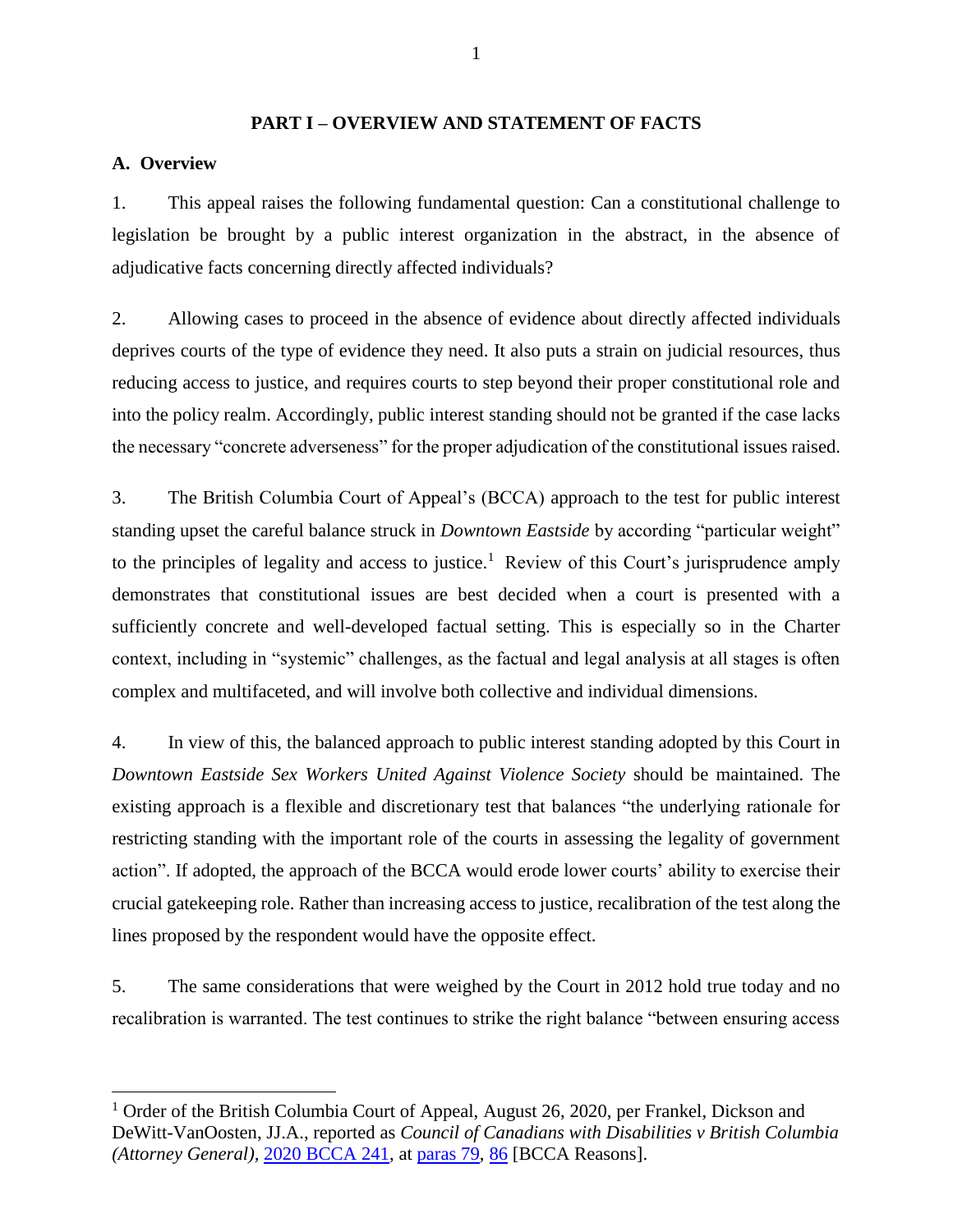to the courts and preserving judicial resources".

#### <span id="page-12-0"></span>**B. Statement of Facts**

6. The Attorney General of Canada ("Canada") accepts the facts as described in the BCCA decision.

### **PART II – QUESTION IN ISSUE**

<span id="page-12-1"></span>7. Canada's submissions in this appeal are directed at the question of whether, and in what circumstances, a court may permit a constitutional challenge to legislation to be brought by a public interest organization in the abstract, in the absence of adjudicative facts concerning directly affected individuals.

### **PART III – STATEMENT OF ARGUMENT**

## <span id="page-12-3"></span><span id="page-12-2"></span>**A. This Court's balanced approach to public interest standing in** *Downtown Eastside* **should be maintained**

8. The test for public interest standing has developed significantly since the Supreme Court first granted a taxpayer standing in a class action in  $1974<sup>2</sup>$ . In the decades following, the courts carefully and incrementally refined the test in order to balance access to justice and preservation of judicial resources. 3 In 2012, some two decades after it last considered the issue, the Court in *Downtown Eastside* altered the test in two significant ways. First, it held that a public interest litigant need only show that the proposed suit was "*a*" as opposed to the "*only*" reasonable and effective means to bring the case to court. Second, it adopted a flexible, discretionary approach, confirming that the three factors are not to be treated as a rigid checklist but rather are considerations to be "weighed in exercising judicial discretion in a way that serves the underlying purposes of the law of standing".<sup>4</sup>

9. *Downtown Eastside* has been described by some as a necessary recalibration, and deemed a "major shift" and a "win for access to justice".<sup>5</sup> At the same time, it preserved courts' ability to

<sup>2</sup> *Thorson v Attorney General of Canada*,), [\[1975\] 1 SCR 138.](https://canlii.ca/t/1twxf)

<sup>3</sup> *Cdn Council of Churches v Canada (Min of Employment and Immigration)*, [\[1992\] 1 SCR 236.](https://canlii.ca/t/1fsg5)

<sup>4</sup> *Canada (Attorney General) v Downtown Eastside Sex Workers united Against Violence Society,*  2012 SCC 45, [*Downtown Eastside*] at [para 3.](https://canlii.ca/t/fss7s#par3)

<sup>5</sup> Dana Phillips, "Public Interest Standing, Access to Justice, and Democracy under the Charter: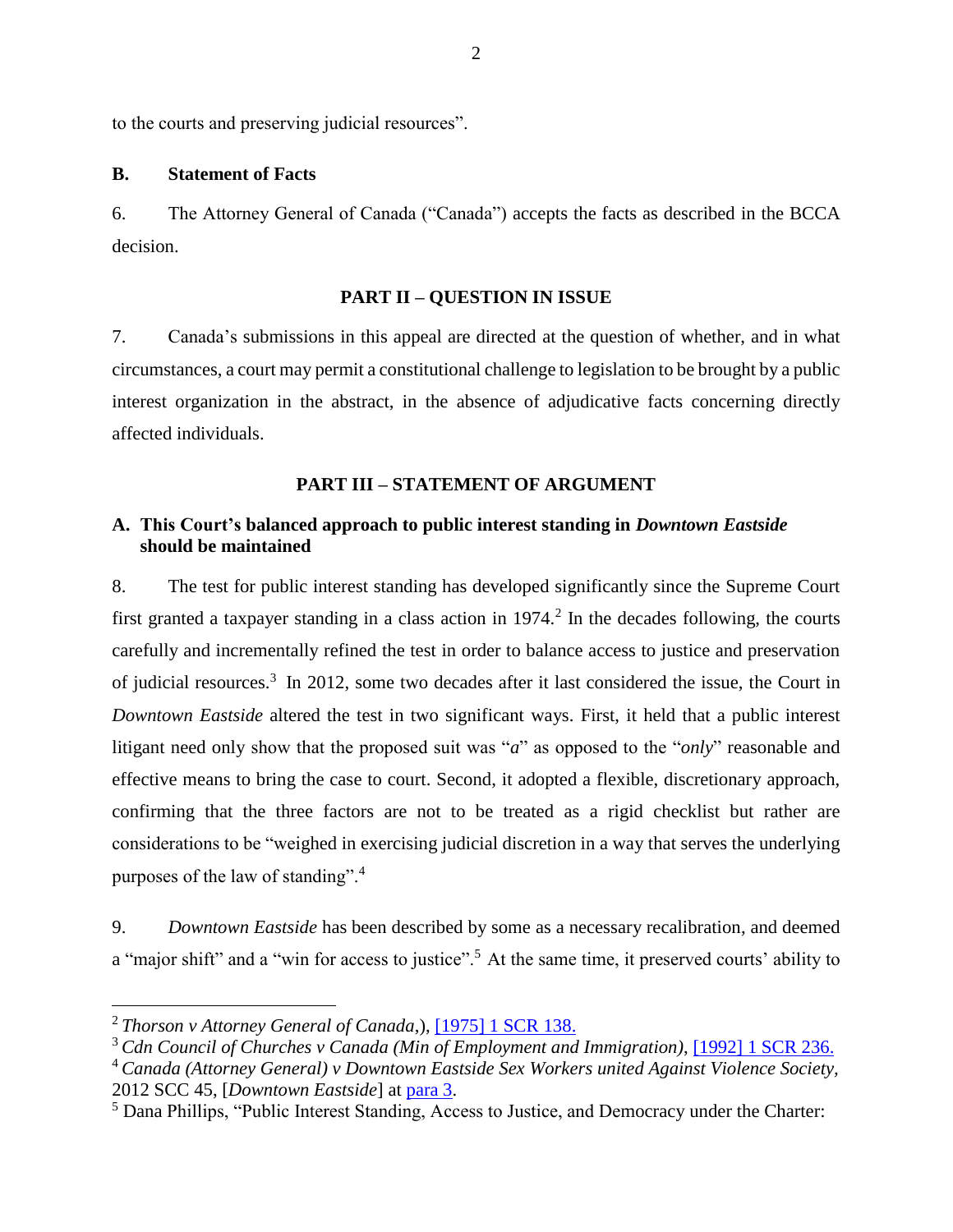maintain control over their own processes, both for reasons of judicial economy, as well as ensuring that disputes continue to be determined on the basis of a concrete, rather than abstract, factual footing. This ensures that courts are not unnecessarily drawn into the realm of policymaking.<sup>6</sup>

10. The Court provided guidance on how courts should assess whether a particular means of bringing a matter to court is "reasonable and effective". The Court explained that "[b]y taking a purposive approach to the issue, courts should consider whether the proposed action is an economical use of judicial resources, *whether the issues are presented in a context suitable for judicial determination in an adversarial setting* and whether permitting the proposed action to go forward will serve the purpose of upholding the principle of legality".<sup>7</sup>

11. The Court's examples of the matters to be taken into account, including the plaintiff's capacity to bring forward a claim, the public interest in the case, realistic alternatives to standing, and the potential impact of the proceedings on the rights of those directly affected, illustrate the need for a flexible, practical and pragmatic approach.<sup>8</sup> Where a court is conducting this examination in respect of a public interest organization that seeks standing and there is no private interest plaintiff before the court, particular attention should be given to the nature of the case, and the type of evidence required to properly adjudicate the factual and legal issues and to fashion appropriate remedies.

## <span id="page-13-0"></span>**B. A concrete factual matrix is essential to the proper adjudication of** *Charter* **claims**

12. In our adversarial system of justice, the central function assigned to our courts is to adjudicate disputes based on the pleadings and evidence placed before them. This principle is reflected in the jurisprudence in a number of areas, including mootness, references, declaratory proceedings and unripe cases.<sup>9</sup>

*Canada (AG) v Downtown Eastside Sex Workers United Against Violence*", (2013) 22:3 Constitutional Forum, 21 at 21, 27, **Book of Authorities of the Attorney General of British Columbia (AGBC BOA) Tab 3**.

<sup>6</sup> *Downtown Eastside*, at [paras 30,](https://canlii.ca/t/fss7s#par30) [39.](https://canlii.ca/t/fss7s#par39)

<sup>7</sup> *Downtown Eastside*, at [paras 50-51](https://canlii.ca/t/fss7s#par50) [emphasis added].

<sup>8</sup> *Downtown Eastside*, at [para 51.](https://canlii.ca/t/fss7s#par50)

 $9$  Lorne M. Sossin, Boundaries of Judicial Review, The Law of Justiciability in Canada,  $2<sup>nd</sup>$  Ed.,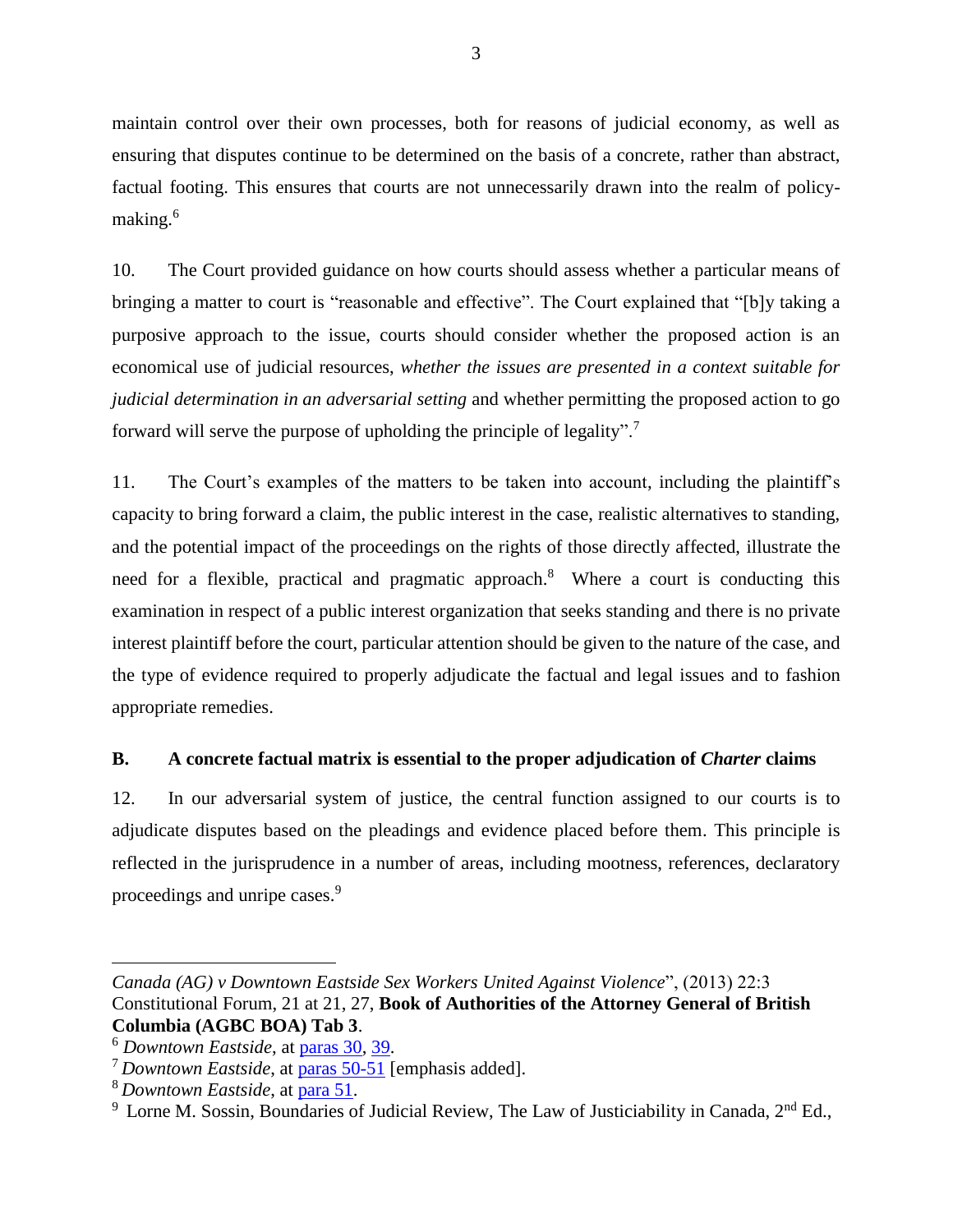13. This Court has emphasized the importance of a proper pleading setting out a valid cause of action to the adjudication of constitutional claims.<sup>10</sup> Similarly, courts have long recognized the need for a concrete factual matrix in Charter adjudication, and have accordingly insisted on the necessity of a robust evidentiary record.<sup>11</sup> There are at least two reasons for this insistence. First, while an individual plaintiff may not be necessary in all cases, most constitutional challenges, and in particular, those relating to the Charter, will require a detailed and comprehensive assessment of the factual context, which can only be accomplished by examining the circumstances of affected individuals. In the rare cases where there is no individual rights-holder before the court, this should be provided by way of affidavit evidence. Second, the absence of an adjudicative context risks the court stepping outside its proper constitutional role and entering into the realm of policy making.

### <span id="page-14-0"></span>**1. Charter analysis requires adjudicative facts**

 $\overline{a}$ 

14. When claims are framed in the abstract, or on the basis of speculation as opposed to the lived experience of those directly impacted, the court is deprived of the material facts necessary to ground the legal analysis. Indeed, this Court has cautioned against "a too abstract, too theoretical, approach to constitutional interpretation", noting that "[t]he Constitution, … must be applied on a realistic basis taking account of the practical, living facts to which a legislature must respond."<sup>12</sup>

15. The jurisprudence of this Court demonstrates the centrality of direct evidence when considering breach, justification and remedies. This is especially important in the s. 15 context, where courts must determine whether the impugned distinction perpetuates, reinforces or exacerbates disadvantage*.* <sup>13</sup> This can only be achieved through a "contextual, not formalistic, [examination] grounded in the actual situation of the group and the potential of the impugned law

<sup>(</sup>Toronto, ON: Carsewell, 2012), pp 33, 39 and110, **AGBC BOA, Tab 6**.. See also: Robert J. Sharpe, "Mootness, Abstract Questions and Alternative Grounds: Deciding Whether to Decide" in Robert J. Sharpe, ed. Charter Litigation (Toronto: Butterworths, 1987) at 327-356, **AGBC BOA, Tab 9**; *Poitras v Sawbridge Band*, [2013 FC 910](https://canlii.ca/t/g1q2c) at [paras 26-30;](https://canlii.ca/t/g1q2c#par26) *Phantom Mortgage Corp v Kyle*, [2015 BCSC 931](https://canlii.ca/t/gjc0w) at [para 20.](https://canlii.ca/t/gjc0w#par20)

<sup>10</sup> *Lax Kw'alaams Indian Band v Canada (Attorney General),* [2011 SCC 56](https://canlii.ca/t/fnr69) at [paras 43,](https://canlii.ca/t/fnr69#par43) [11.](https://canlii.ca/t/fnr69#par11)

<sup>11</sup> *Mackay v Manitoba,* [\[1989\] 2 SCR 357,](https://canlii.ca/t/1ft3c) *Reference re Same-Sex Marriage*, [2004 SCC 79.](https://canlii.ca/t/1jdhv)

<sup>&</sup>lt;sup>12</sup> *R v Edwards Books and Art Ltd*, [\[1986\] 2 SCR 713](https://canlii.ca/t/1ftpt) at 795 per La Forest J. concurring in the result, cited with approval by the majority in *Reference Re Provincial Electoral Boundaries (Sask)*, [\[1991\] 2 SCR 158](https://canlii.ca/t/1fsll) at 181. See also: *McKinney v University of Guelph*, [\[1990\] 3 SCR 229,](https://canlii.ca/t/1fsqk) at [para 125.](https://canlii.ca/t/1fsqk#par125)

<sup>13</sup> *Fraser v Canada (Attorney General),* [2020 SCC 28,](https://canlii.ca/t/jb370) at [para 50](https://canlii.ca/t/jb370#par50) [*Fraser*].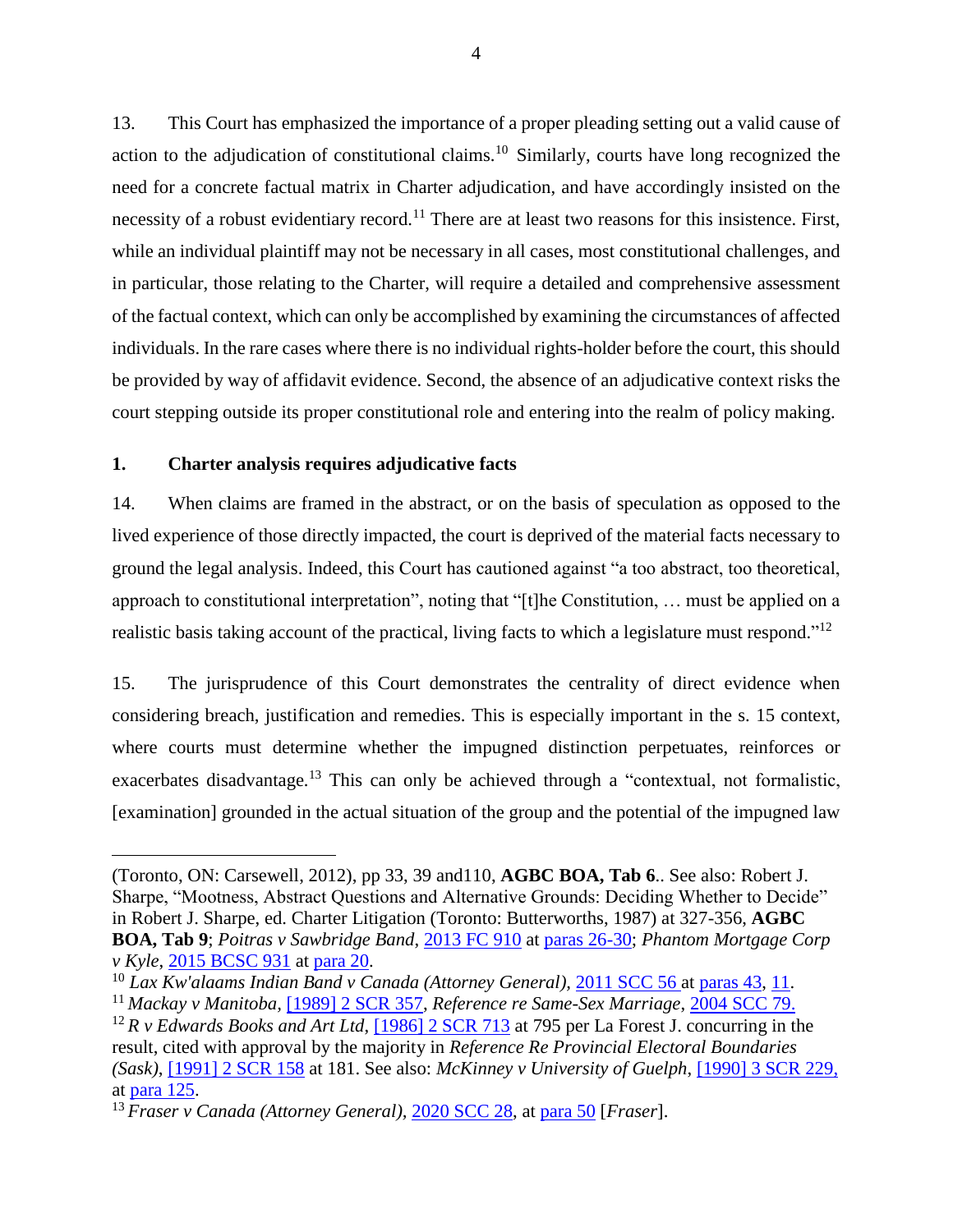to worsen their situation."<sup>14</sup>

16. In the context of adverse effect discrimination claims, this Court has noted that "[e]vidence about the claimant group's situation, on its own, may amount to merely a 'web of instinct' if too far removed from the situation in the actual workplace, community or institution subject to the discrimination claim."<sup>15</sup> In most cases, the presence of a directly affected individual before the court is key to ensuring that the impact of the impugned law on the claimant group can be fully understood, and importantly, grounded in the actual setting in which the allegations arise.

17. This Court's decision in *Gosselin* illustrates this point. Ms. Gosselin argued that Quebec legislation violated sections 7 and 15 of the Charter because it required persons under 30 to attend training programs in order to receive the same welfare benefits as their older counterparts. The majority of the Court found that she had not established any adverse effect on the class she represented, and rejected her argument that the impugned regime failed to address the needs and circumstances of the group because the ability to "top up" the basic entitlement by participating in programs was more theoretical than real. The majority affirmed the findings of the trial judge who had cautioned against generalizing from Ms. Gosselin's experience, and against over-reliance on opinion statements by experts in this regard, given the absence of any evidence to support the experts' claims about the material situation of individuals in the under-30 age group. <sup>16</sup> The trial judge had emphasized, and the majority agreed, that the record contained no first-hand evidence supporting Ms. Gosselin's claim about the difficulties with the programs, and no indication that she was representative of the under-30 class. $17$ 

18. Similarly, with respect to the section 1 analysis, courts charged with assessing the proportionality of limits placed on Charter rights in pursuit of government objectives do so with "close attention to detail and factual setting". <sup>18</sup> A good example of this is *Alberta v. Hutterian Brethren of Wilson Colony*. In considering whether a limit on religious freedom was justified, and specifically whether there was proportionality between its deleterious and salutary effects, this

<sup>&</sup>lt;sup>14</sup> Withler v Canada (Attorney General), [\[2011\] 1 SCR 396,](https://canlii.ca/t/2g0mf) at [para. 37](https://canlii.ca/t/2g0mf#par37)

<sup>15</sup> *Fraser*, at [para 60.](https://canlii.ca/t/jb370#par60)

<sup>16</sup> *Gosselin v Quebec (Attorney General),* [\[2002\] 4 SCR 429](https://canlii.ca/t/1g2w1)*,* at paras 45-47 [*Gosselin*].

<sup>17</sup> *Gosselin*, at [paras 8,](https://canlii.ca/t/1g2w1#par8) [47.](https://canlii.ca/t/1g2w1#par47)

<sup>18</sup> *Thomson Newspapers Co v Canada (Attorney General)*, [\[1998\] 1 SCR 877,](https://canlii.ca/t/1fqrv) at [para 87.](https://canlii.ca/t/1fqrv#par87)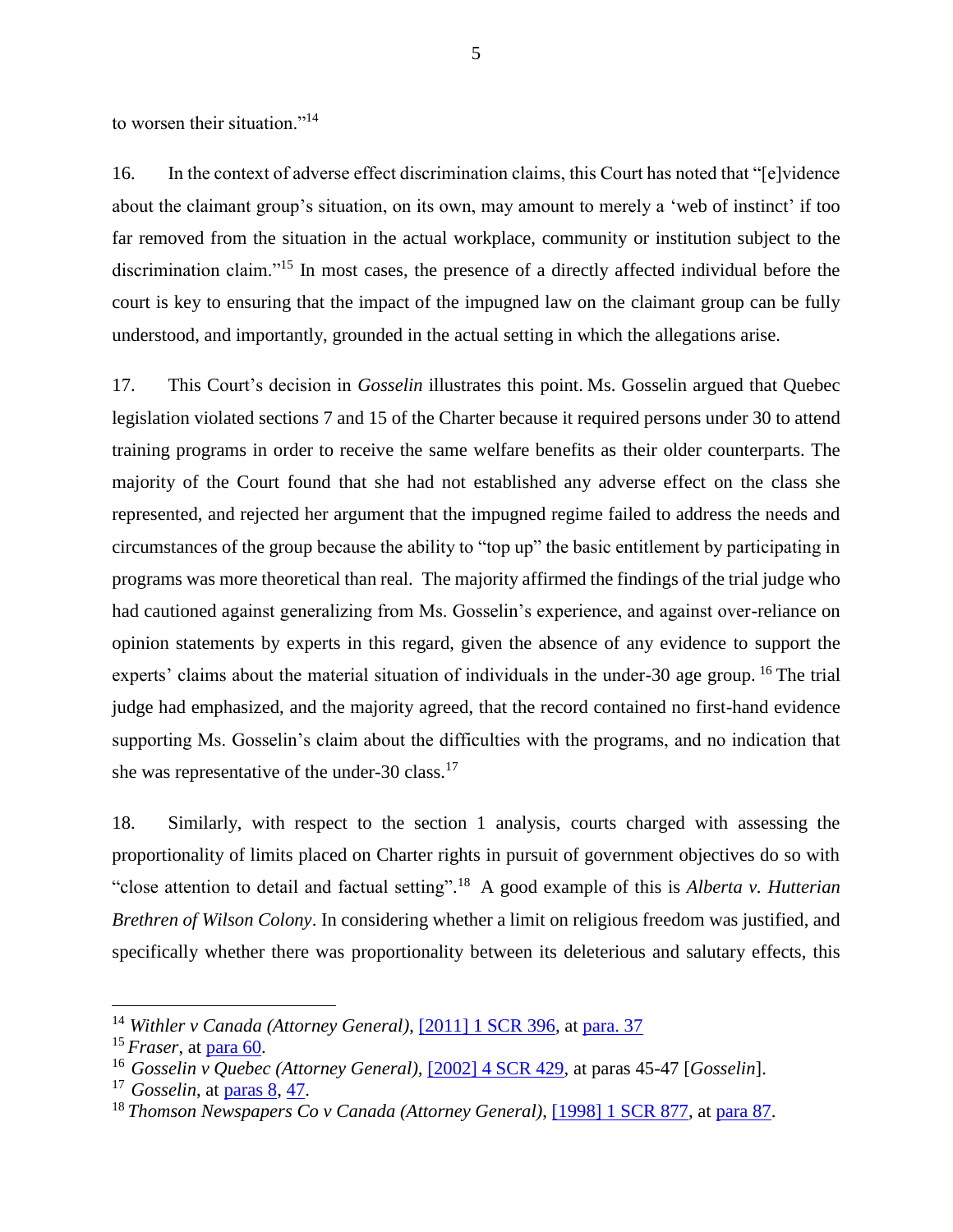Court recognized that it could not stop at a "bare assertion by a claimant that a particular limit curtails his or her religious practice".<sup>19</sup> The Court had to "go further and evaluate the degree to which the limit actually impacts on the adherent."<sup>20</sup>

19. The claimants asserted that the universal photo requirement for all Alberta drivers' licenses, presented them with an invidious choice between violating a tenet of their religion and accepting the end of their rural communal life. The Court tested this assertion against the claimants' evidence, and ultimately found, based on a careful review of the record, that there were practical alternatives available to mitigate the law's impact. The Court in *Hutterian Brethren* recognized that failing to conduct this further factual inquiry "would cast an impossibly high burden of justification on the state".<sup>21</sup>

20. It is well established that governments seeking to justify limits on Charter rights must ground their arguments in concrete and sufficiently particularized public policy objectives. Vague and symbolic objectives such as "enhancing respect for the law" and "appropriate punishment" have been rightly questioned as overly abstract, and susceptible to distortion. In this Court's words, such abstraction reduces Charter litigation to "a contest of 'our symbols are better than your symbols"<sup>22</sup> This concern applies to all stages of Charter litigation.

21. The need for adjudicative facts is equally important with respect to the determination of appropriate remedies. In *Schachter*, the Court was critical of Canada's decision not to attempt a justification under s. 1 at trial, as this "deprive[d] the Court of access to the kind of evidence that a s. 1 analysis would have brought to light" which the Court said left it in a "difficult position in attempting to determine what remedy is appropriate in the present context". <sup>23</sup>

22. This jurisprudence demonstrates that laws should not be struck or decision-making overturned on the basis of abstract or speculative claims. In the normal course, *Charter* challenges should be grounded in the lived reality of plaintiffs directly affected by the impugned law or government action. It is only through the evidence of such individuals that courts are properly equipped to assess the actual impact of the law. Without the presence of directly affected plaintiffs,

<sup>19</sup> *Alberta v Hutterian Brethren of Wilson Colony*, [\[2009\] 2 SCR 567,](https://canlii.ca/t/24rr4) at [para 90](https://canlii.ca/t/24rr4#par90) [*Hutterian*].

<sup>20</sup> *Hutterian*, at [para 90.](https://canlii.ca/t/24rr4#par90)

<sup>21</sup> *Hutterian*, at [para 90.](https://canlii.ca/t/24rr4#par90)

<sup>22</sup> *Sauvé v Canada (Chief Electoral Officer),* [\[2002\] 3 SCR 519,](https://canlii.ca/t/50cw) at [paras 22-23.](https://canlii.ca/t/50cw#par22)

<sup>23</sup> *Schachter v Canada*, [\[1992\] 2 SCR 679,](https://www.canlii.org/en/ca/scc/doc/1992/1992canlii74/1992canlii74.html?autocompleteStr=%5B1992%5D%202%20SCR%20679&autocompletePos=1) at 695.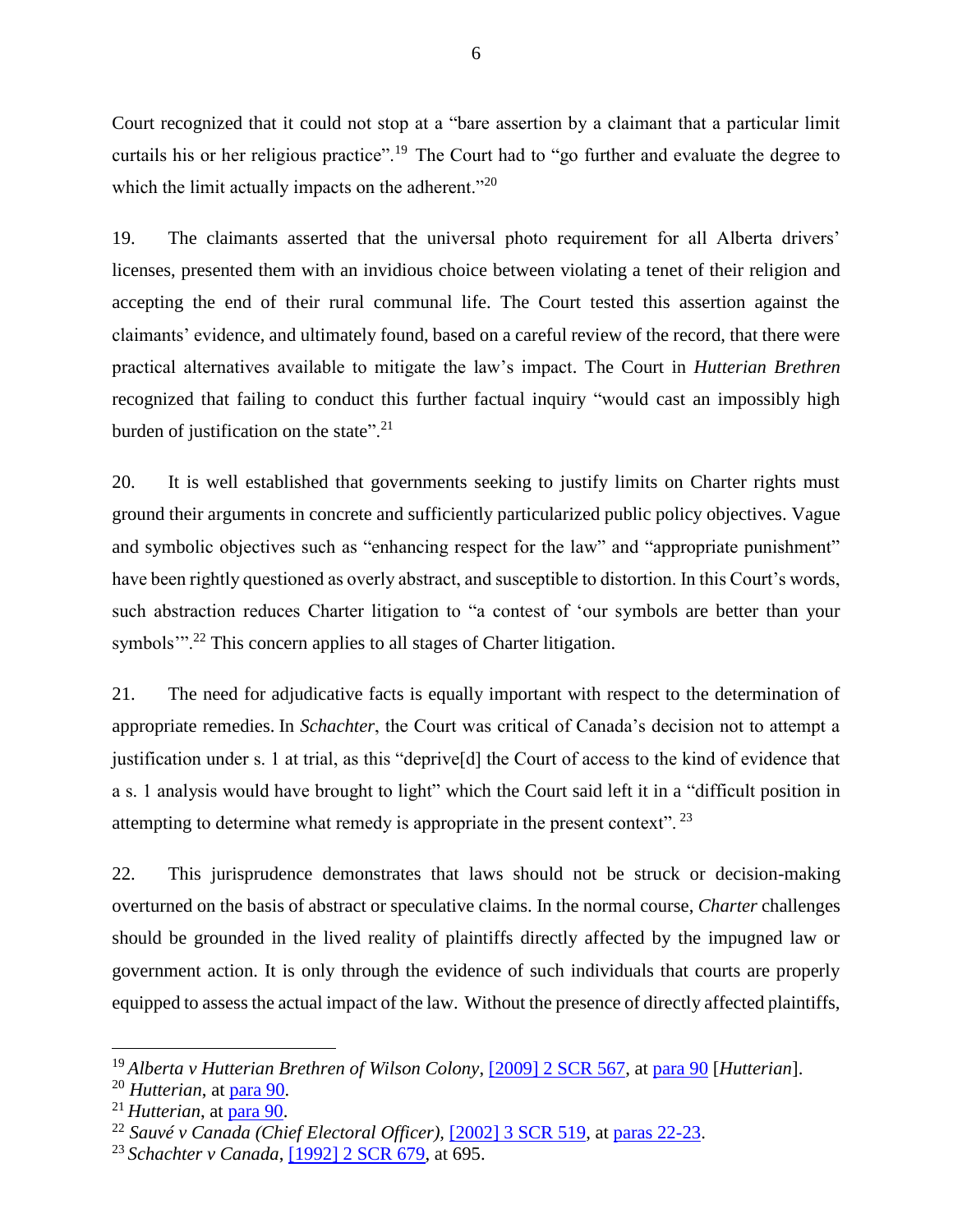courts are hampered in their ability to appreciate the concrete, often messy reality critical to understanding the full complexity of the problems that governments and legislatures routinely face. This is particularly important in challenging institutional settings such as prisons, where decisionmaking implicates not just the individual before the court but the safety of the institution as a whole and other rights-holders. The presence before the court of individual claimants whose evidence can be tested, and whose circumstances reflect the reality of such institutional settings, is critical to the fair adjudication of complex Charter claims.

23. In the circumstance that a law may be difficult to challenge due to barriers faced by potential litigants, it may be appropriate for a public interest organization to bring a Charter challenge in the absence of an individual co-plaintiff. However, this should be the exception, not the norm, and courts should ensure that governments are able to vigorously test the evidence of directly affected individuals, which will then enable it to properly assess an alleged breach, a government's justification of such a breach, and to fashion an appropriate remedy.

## <span id="page-17-0"></span>**2. Other forms of constitutional challenges similarly require adjudicative facts**

24. The Charter jurisprudence concerning the need for adjudicative facts is a "subset of an older, broader rule expressed in non-Charter constitutional cases that constitutional issues should not be decided unless a full and adequate evidentiary record is before the Court."<sup>24</sup>

25. Though there are exceptions and each case must be assessed on its own facts,<sup>25</sup> challenges to the legality of regulatory decision-making, or the review of legislation under the division of powers, will often require a court to assess not only legislative facts, but also adjudicative facts as to the impact of the action, or in division of powers cases, the purpose and effects of the law. For example, when assessing whether the jurisdiction over labour relations or working conditions falls within the provincial or federal authority, the court will need to examine the factual character of the work's essential operational nature.<sup>26</sup>

<sup>24</sup> *Canada (Citizenship and Immigration) v Cdn Council for Refugees*, [2021 FCA 72,](https://www.canlii.org/en/ca/fca/doc/2021/2021fca72/2021fca72.html?autocompleteStr=2021%20FCA%2072%2C%20&autocompletePos=1) [para 79](https://www.canlii.org/en/ca/fca/doc/2021/2021fca72/2021fca72.html?autocompleteStr=2021%20FCA%2072%2C%20&autocompletePos=1#par79) [*Cdn Council for Refugees*].

<sup>25</sup> *Danson v Ontario*, [\[1990\] 2 SCR 1086,](https://www.canlii.org/en/ca/scc/doc/1990/1990canlii93/1990canlii93.html?autocompleteStr=%5B1990%5D%202%20SCR%201086&autocompletePos=1) at 1099-1101.

<sup>26</sup> *Tessier ltée c Québec (Commission des lesions professionnelles)*, [2012 SCC 23,](https://canlii.ca/t/frc5f) at [paras 18,](https://canlii.ca/t/frc5f#par18) [37-38;](https://canlii.ca/t/frc5f#par37) *Northern Telecom Ltd v Communication Workers of Canada (1979)*, [\[1980\] 1 SCR 115](https://canlii.ca/t/1mjtb) at [para 32.](https://canlii.ca/t/1mjtb#par32) See also: *Alberta (Attorney General) v. British Columbia (Attorney General),* [2021 FCA](https://www.canlii.org/en/ca/fca/doc/2021/2021fca84/2021fca84.html?autocompleteStr=2021%20FCA%2084&autocompletePos=1)  [84.](https://www.canlii.org/en/ca/fca/doc/2021/2021fca84/2021fca84.html?autocompleteStr=2021%20FCA%2084&autocompletePos=1)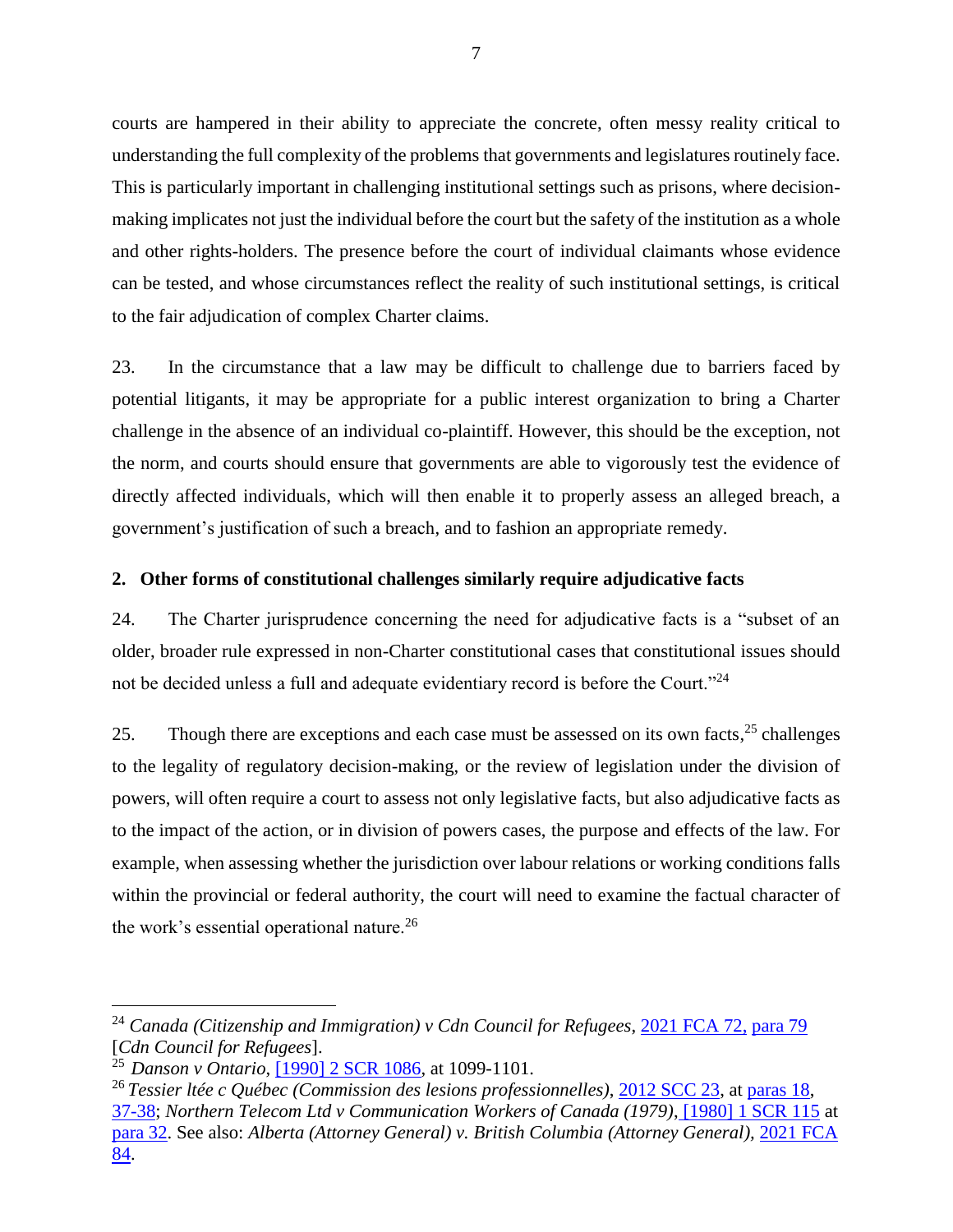#### <span id="page-18-0"></span>**3. The absence of an adjudicative context risks courts going beyond their proper role**

26. While courts need not insist on the presence of an affected individual participating as a plaintiff, they should be cautious in accepting a norm whereby abstract challenges are routinely brought by public interest groups in the absence of adjudicative facts. Assessing the constitutionality of legislation or state action on the basis of competing expert opinions, general social science evidence, speculative facts, or the presumed impacts of a law, is likely to have detrimental effects on the administration of justice, the separation of powers and access to justice.

27. While social science research is an important source of evidence that may assist courts in the adjudication of complex social issues, it may also be prone to both technical bias and issue bias.<sup>27</sup> That is, it is sometimes informed by the policy orientation of academic researchers and expert witnesses and as a result may not fully or accurately reflect the perspectives and experiences of the different populations affected by a given law. When the scope of the available social science research is limited in this way, it may not include the experiences and concerns of the populations in contemplation of Parliament in enacting laws and policy. While awareness by courts of the possibility of issue bias may mitigate these concerns, these limitations increase the risk that courts will be drawn into the domain of policymaking when presented with abstract claims that lack an adjudicative context. The requirement for adjudicative facts, which demonstrate the lived experience of those most directly affected by legislation or government action at issue is an important means to guard against this risk.

### <span id="page-18-1"></span>**C. Systemic challenges should not proceed without being grounded in individual facts**

28. Framing the litigation as "systemic" should not fundamentally alter the court's analysis of public interest standing.<sup>28</sup> The term has been used variously to describe a standard Charter challenge to one or more statutory provisions, adverse effects claims relating to government action or inaction; and broad-based challenges brought against entire legislative schemes. While both individual and public interest litigants have increasingly sought to frame constitutional and nonconstitutional claims as systemic, such labelling does not alter the threshold for standing, the

 $27$  Haak, Deborah M., "The Good Governance of Empirical Evidence about Prostitution, Sex Work, and Sex Trafficking in Constitutional Litigation", 46 Queen's LJ 187 (2021), at 206, **Attorney General of Canada's Book of Authorities, Tab 1.**

<sup>&</sup>lt;sup>28</sup> AGBC Factum, at para 73.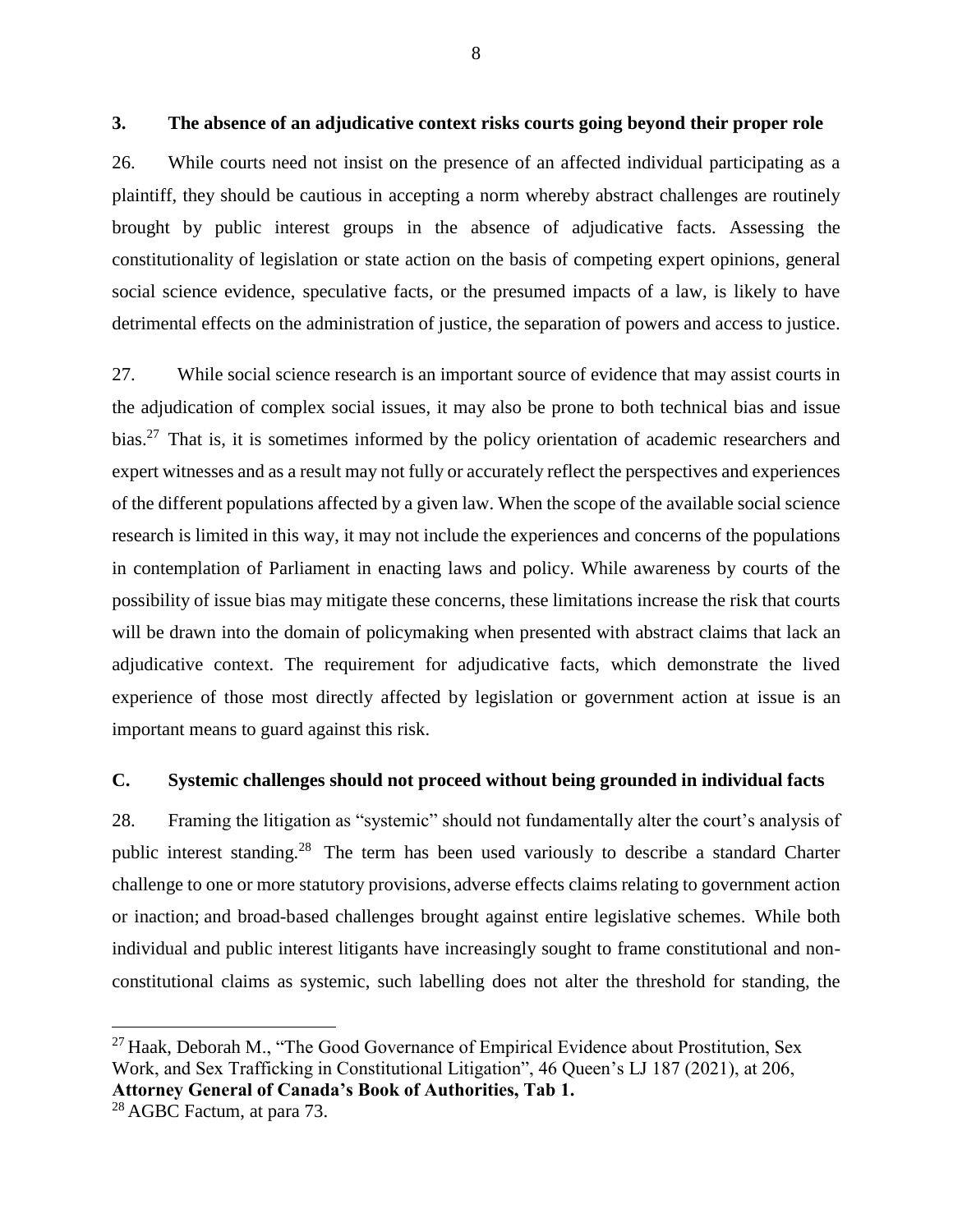requirements of proper pleadings, or the evidentiary burden.<sup>29</sup> Accordingly, the BCCA's suggestion that systemic claims are a unique form of litigation that warrant a relaxation of the test for standing should be firmly rejected.

29. When the infringement of individual rights is alleged in a systemic challenge, adjudicative fact evidence of both an individual and collective dimension must be tendered, through lay and expert witnesses' oral or written testimony, which is then capable of being tested through crossexamination. As this Court noted in *Moore*, "[t]he considerations and evidence at play in a group complaint may undoubtedly differ from those in an individual complaint, but the focus is always on whether the complainant has suffered arbitrary adverse effects based on a prohibited ground."30 While this comment was made in the context of a human rights complaint, there is "considerable overlap" with s. 15 of the Charter, "particularly with regard to fundamental premises."<sup>31</sup>

30. The Charter provides for "the unremitting protection of individual rights and liberties."<sup>32</sup> In the particular context of s. 15, this Court has noted that the term "individual" was used intentionally.<sup>33</sup> Generally, systemic discrimination claims are often concerned with attitudes or assumptions that may be diffuse in an institutional setting, or subtly embedded in the structures of decision-making. Even in such cases, the bottom line question of discrimination operates at the level of the individual.

31. It is acknowledged that public interest organizations have an important role to play in systemic challenges, both in terms of resources and their broad perspective, yet all s. 15 claims must be grounded in a concrete factual context detailing the experience of directly affected individuals. In those cases where a public interest plaintiff is granted standing and no directly affected individual is before the court as a plaintiff, the organization should be expected to tender evidence of directly affected individuals by way of affidavit.

32. The same approach is warranted with regard to Charter guarantees generally, including s.

 $\overline{a}$ 

<sup>32</sup> *Hunter v Southam Inc*, [\[1984\] 2 SCR 145,](https://canlii.ca/t/1mgc1) at 155.

<sup>29</sup> *Canadian National Railway Co v Canada (CHRC*), [\[1987\] 1 SCR 1114,](https://canlii.ca/t/1lpg8) as cited in *Moore v British Columbia (Education)*, [2012 SCC 61,](https://canlii.ca/t/ftp16) at [paras 59-60](https://canlii.ca/t/ftp16#par59) [*Moore*]. See also: *Greenwood v HMQ*, [2021 FCA 186](https://canlii.ca/t/jj64g) at [para 153.](https://canlii.ca/t/jj64g#par153)

<sup>30</sup> *Moore,* at [para 59.](https://canlii.ca/t/ftp16#par59)

<sup>31</sup> *Andrews v Law Society of British Columbia*, [\[1989\] 1 SCR 143,](https://canlii.ca/t/1ft8q) at 175; *British Columbia (Public Service Employee Relations Commission)*, [\[1999\] 3 SCR 3,](https://canlii.ca/t/1fqk1) at [para 48.](https://canlii.ca/t/1fqk1#par48)

<sup>33</sup> *Canada (Attorney General) v Hislop*, [\[2007\] 1 SCR 429,](https://canlii.ca/t/1qp29) at [paras 72-73.](https://canlii.ca/t/1qp29#par72)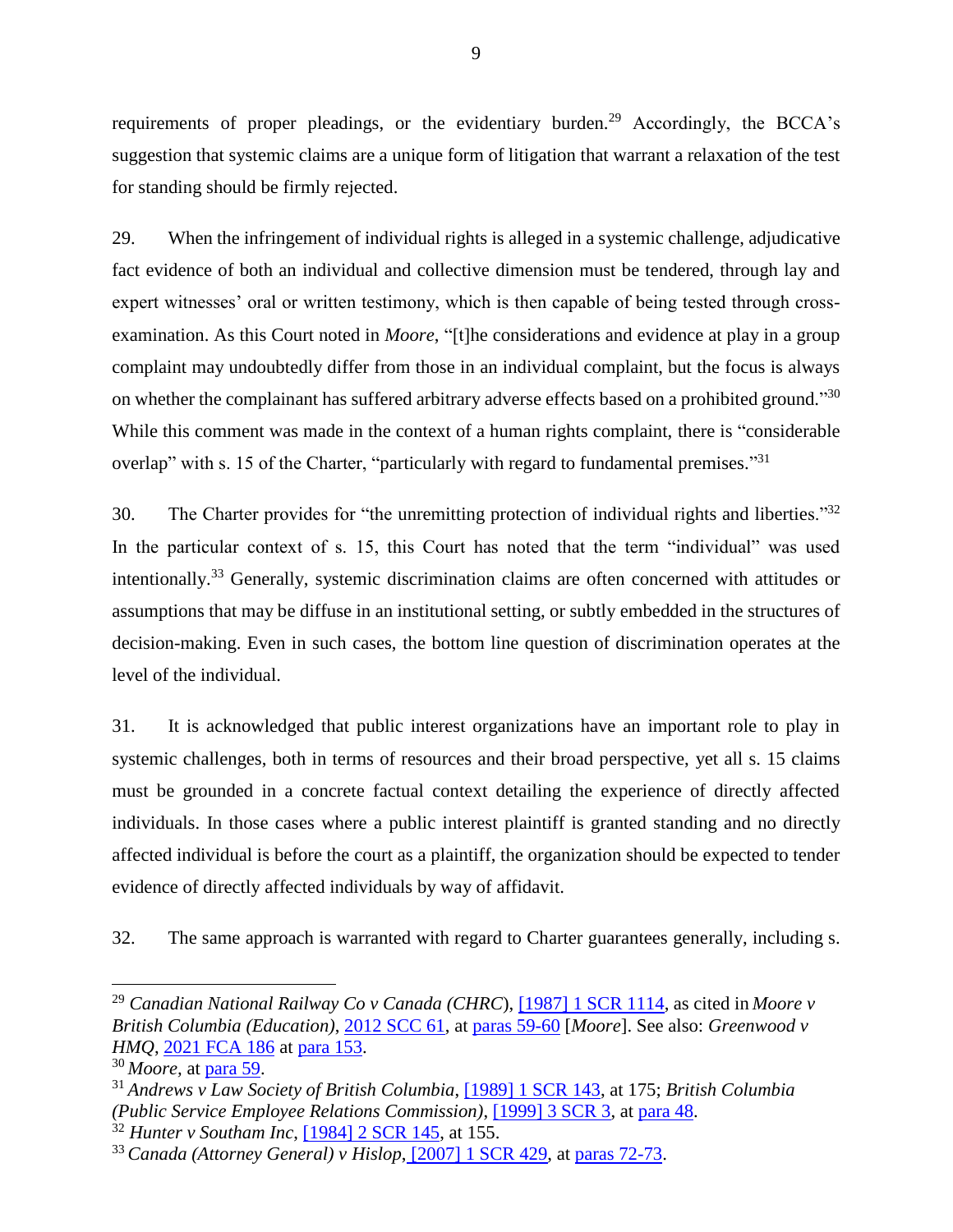7, where courts must determine whether an individual has been deprived of life, liberty or security of the person. Recently, in *Ontario (Attorney General) v. Bogaerts*, which concerned the statutory powers granted to inspectors and agents for the enforcement of animal protection legislation, the Ontario Court of Appeal expressed dismay "that the constitutional arguments were advanced in the abstract without a proper factual foundation". The court attributed this in part to the public interest standing ruling, noting it would have been preferable had the case been advanced by a person directly affected, or on a proper record.<sup>34</sup> Similarly, in the challenge to the safe third country regulations, the Federal Court of Appeal reiterated how essential a sufficient evidentiary record is for a proper consideration of Charter issues, particularly where "the allegation of unconstitutionality stems from the alleged effects of the impugned provision".<sup>35</sup>

33. When correctly applied, *Downtown Eastside* guards against this kind of abstract decontextualized Charter challenge. Under the existing test, courts determining whether the proposed suit is a reasonable and effective means of bringing an issue forward, must do so "in light of the need to ensure full and complete adversarial presentation."<sup>36</sup> That cases continue to reach the appellate level without the necessary factual foundation recommends, not a diminishment of the concern for "concrete adverseness", but reaffirmation of the importance of maintaining the balance struck by this Court in *Downtown Eastside.* 

## **PART IV - SUBMISSIONS ON COSTS**

<span id="page-20-0"></span>34. The AGC is not seeking costs and no costs should be ordered against him.

## **PART V - NATURE OF ORDER SOUGHT**

<span id="page-20-1"></span>35. The AGC requests that the appeal be determined in accordance with the above principles.

## **ALL OF WHICH IS RESPECTFULLY SUBMITTED**

Dated at Toronto this 2nd day of December, 2021.



Christine Mohr Of Counsel for the Attorney General of Canada

<sup>34</sup> *Ontario (Attorney General) v. Bogaerts,* [2019 ONCA 876,](https://canlii.ca/t/j3d8n) at [paras 32-33,](https://canlii.ca/t/j3d8n#par32) [39.](https://canlii.ca/t/j3d8n#par39)

<sup>35</sup> *Cdn Council for Refugees* at [paras 74-80.](https://www.canlii.org/en/ca/fca/doc/2021/2021fca72/2021fca72.html?autocompleteStr=2021%20FCA%2072%2C%20&autocompletePos=1#par74)

<sup>36</sup> *Downtown Eastside*, at [para 49.](https://canlii.ca/t/fss7s#par49)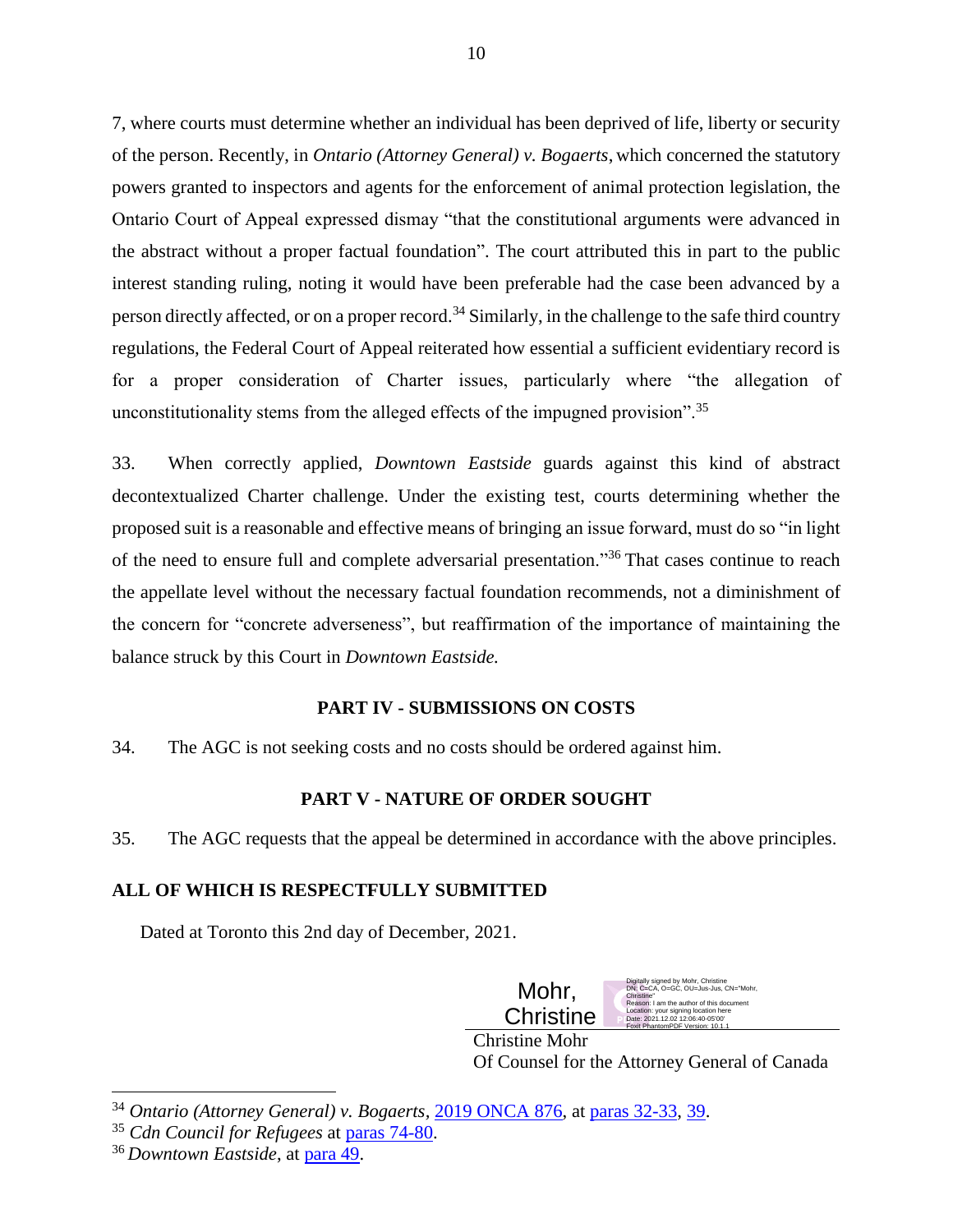# **PART VI - TABLE OF AUTHORITIES**

<span id="page-21-0"></span>

| <b>Cases</b>                                                                                              | Paragraph<br>cited  |
|-----------------------------------------------------------------------------------------------------------|---------------------|
| Alberta (Attorney General) v. British Columbia (Attorney General), 2021 FCA<br>84                         | 25                  |
| Alberta v Hutterian Brethren of Wilson Colony, [2009] 2 SCR 567                                           | 18, 19              |
| Andrews v Law Society of British Columbia, [1989] 1 SCR 143                                               | 29                  |
| <b>British Columbia (Public Service Employee Relations Commission), [1999] 3</b><br><u>SCR 3</u>          | 29                  |
| Canada (Attorney General) v Downtown Eastside Sex Workers united Against<br>Violence Society, 2012 SCC 45 | 8, 9, 10,<br>11, 33 |
| Canada (Attorney General) v Hislop, [2007] 1 SCR 429                                                      | 30                  |
| Canada (Citizenship and Immigration) v Cdn Council for Refugees, 2021 FCA<br><u>72</u>                    | 24                  |
| Cdn Council of Churches v Canada (Min of Employment and Immigration),<br>[1992] 1 SCR 236                 | 8,32                |
| Canadian National Railway Co v Canada (CHRC), [1987] 1 SCR 1114                                           | 28                  |
| Council of Canadians with Disabilities v British Columbia (Attorney General),<br>2020 BCCA 241            | 3                   |
| Danson v Ontario, <a>[1990]</a> 2 SCR 1086                                                                | 25                  |
| Fraser v Canada (Attorney General), 2020 SCC 28                                                           | 15, 16              |
| Gosselin v Quebec (Attorney General), [2002] 4 SCR 429                                                    | 17                  |
| Greenwood v HMQ, 2021 FCA 186                                                                             | 28                  |
| Hunter v Southam Inc, [1984] 2 SCR 145                                                                    | 30                  |
| Lax Kw'alaams Indian Band v Canada (Attorney General), 2011 SCC 56                                        | 13                  |
| Mackay v Manitoba, [1989] 2 SCR 357,                                                                      | 13                  |
| McKinney v University of Guelph, [1990] 3 SCR 229                                                         | 14                  |
| Moore v British Columbia (Education), 2012 SCC 61                                                         | 28, 29              |
| Northern Telecom Ltd v Communication Workers of Canada (1979), [1980] 1                                   | 25                  |